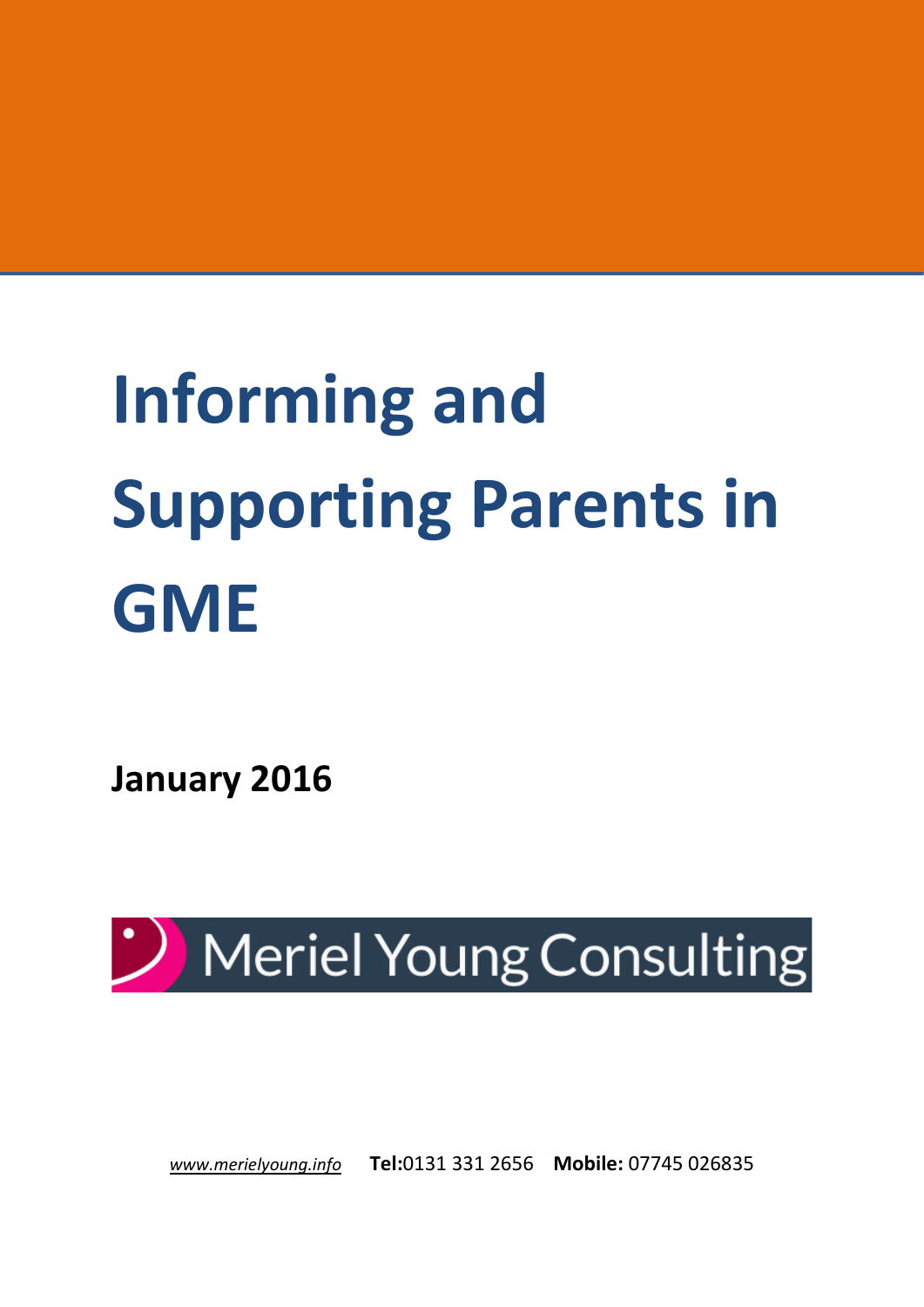# **Contents Page**

| <b>Section 1: Evaluate the effectiveness of the PAS</b> |  |
|---------------------------------------------------------|--|
|                                                         |  |
|                                                         |  |
|                                                         |  |
|                                                         |  |
|                                                         |  |

**Section 2**: **To provide recommendations for the PAS including; scope, remit, management, structure, resources, costs and partnership working with the BnaG early years' team, Iomairtean Gaidhlig, schools, Local authorities, Gaelic organisations, national initiatives and Gaelic language plans.**

**Section 3**: **How is it best to inform families of the advantages of Gaelic Medium Education and to increase the use of Gaelic in the home?**

| PART 1 Recommendations for best practice in providing parents with |  |
|--------------------------------------------------------------------|--|
| PART 2 Recommendations on how best to support Gaelic learning for  |  |
| PART 3 Recommendations on how best to inform LA's and schools on   |  |

**Appendices**: A1- PA on-line survey, A2-Study SWOT & interview list, A3 GME Parent survey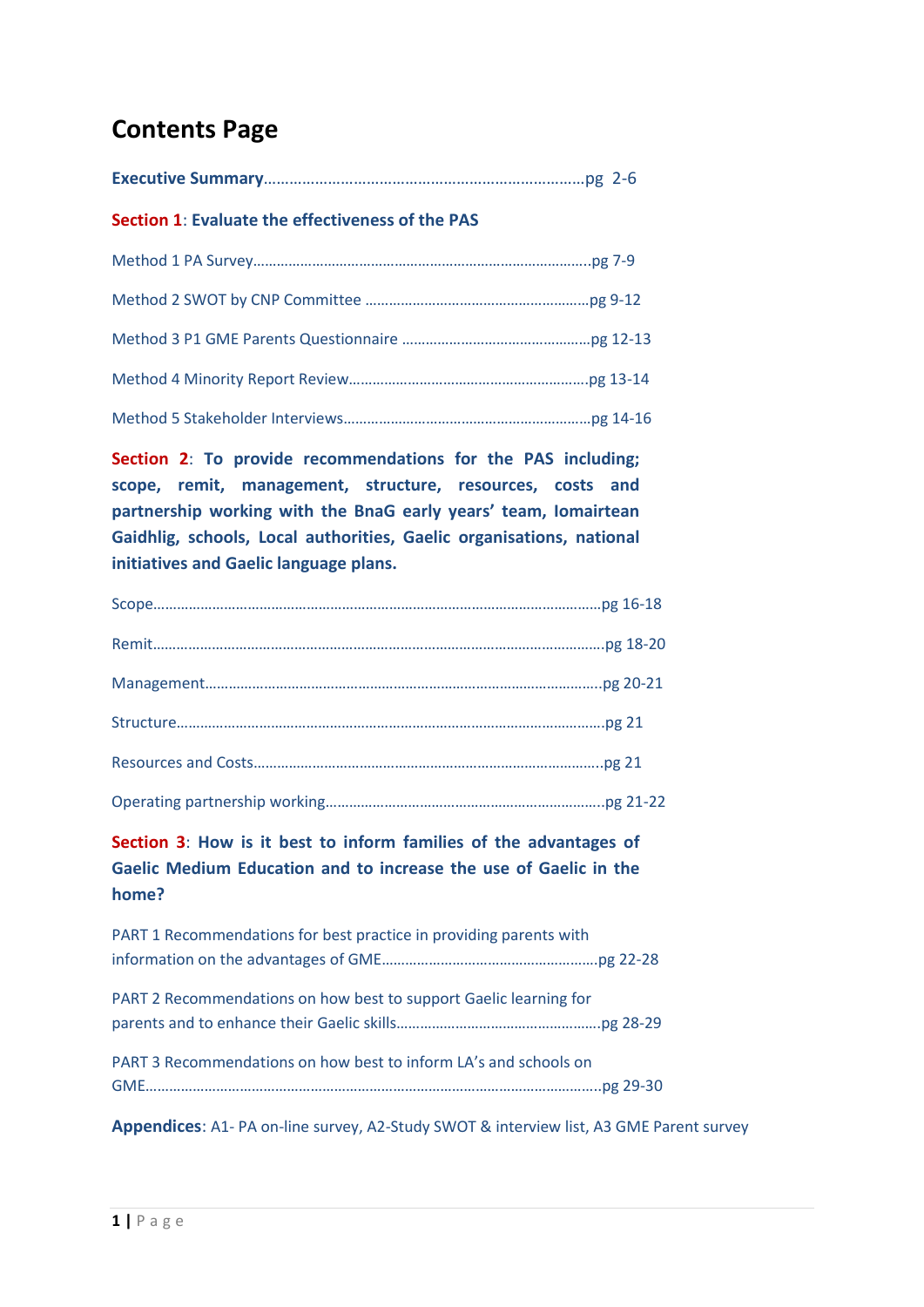## **Executive Summary**

The brief required the insight and analysis of 3 key areas (sections 1-3) as listed in the table. All of sections 1 -3 are closely linked to one another thus the evidence gathered under each section has been drawn from shared research sources and approaches.

#### **SECTION 1**

**Evaluate the effectiveness of the Parental Advisory Scheme (PAS).**

#### **SECTION 2**

**To provide recommendations for the PAS including; remit, scope, management, structure, resources, costs and partnership working with the BnaG early years' team, Iomairtean Gaidhlig, schools, Local authorities, Gaelic organisations, national initiatives and Gaelic language plans.**

#### **SECTION 3**

**How is it best to inform families of the advantages of Gaelic Medium Education (GME) and to increase the use of Gaelic in the home?**

#### **SECTION 1 & 2**

The evaluation of the effectiveness of the current Parent Advisory Scheme (PAS) in its  $6<sup>th</sup>$  year was undertaken via a range of methods that enabled a thorough analysis of its effectiveness. The study researched the views of the deliverer (parent advisor), the receiver (the parents of pupils in GME) and associated delivery stakeholder bodies (GME Head Teachers, LA's, Bòrd na Gàidhlig (BnaG), Comann nam Pàrant (CNP) and Comunn na Gàidhlig (CNG).

#### **What does the Parental Advisory Scheme (PAS) do?**

In 2014/15 the aims and the priorities of the scheme were;

1. Encourage more parents to choose GME for their children

2. Raise awareness of the importance of the home and community in Gaelic medium activities for their children

#### **Profile of PAS activities**

Each group of parental advisors plan a distinctive set of activities for their areas. Parental advisors (PA's) provide information on GME and on Gaelic medium activities in their local area. Parents interested in GME for their children receive information booklets and leaflets through the PAS. Further information for parents is then available through follow up websites led by CNP, Gaelic4parents and several others. Whilst some Local Authorities (LA's) carry out the best practice which involves the dissemination of information about GME, this is variable in some GME areas and non-existent in non GME areas.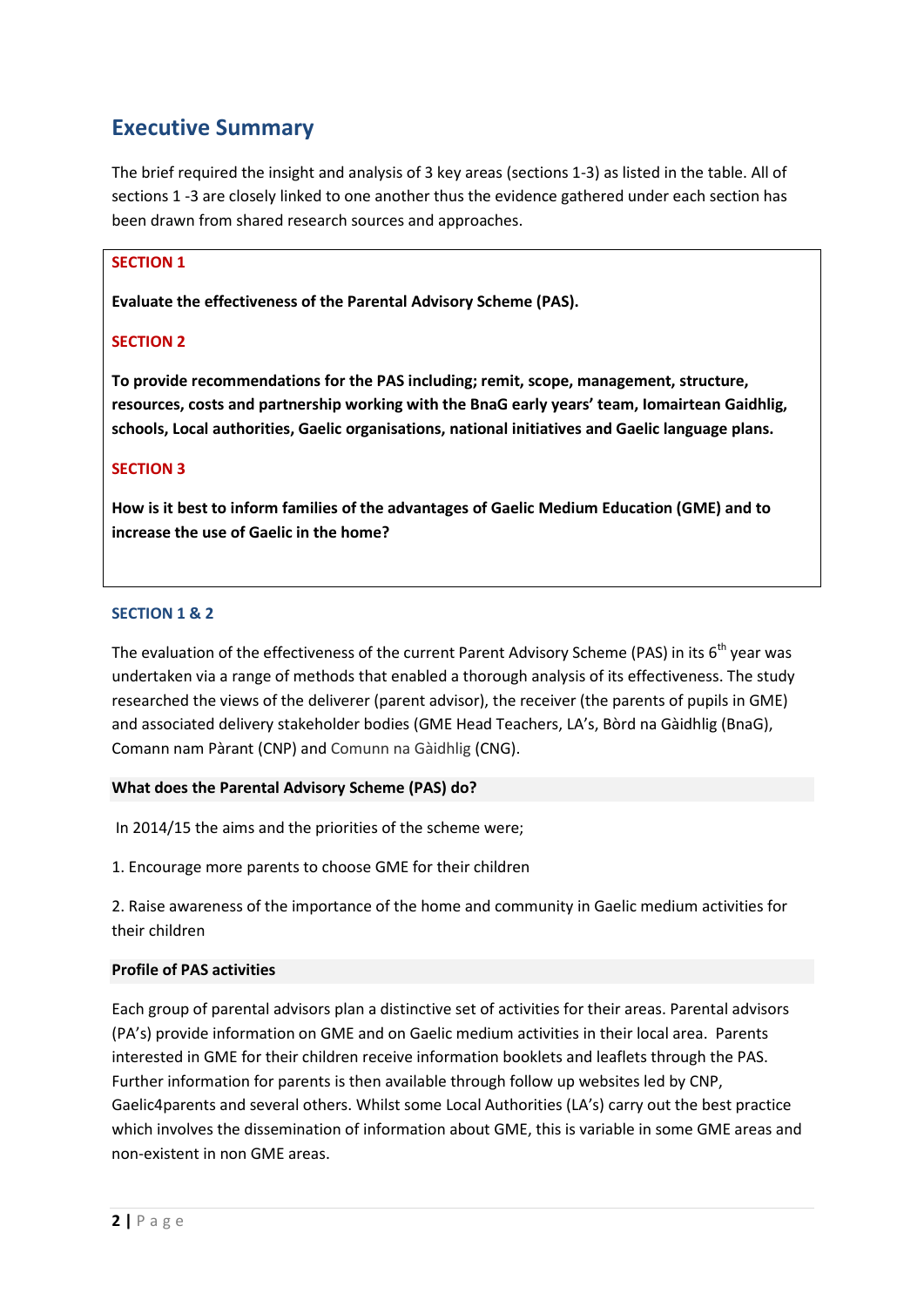It is important to acknowledge that the PAS operates within a 'tight fit' role within a large activity environment of GME marketing interventions and was never set up as an authoritative or formal advisory body.

PA's operate as a microcosm of the bigger 'whole', the bigger whole is the full plethora of policy and direct influencing and support activities via Gaelic organisational stakeholder organisations and volunteers. This operating space is fragmented, sometimes cluttered and often non- directed but where there's been good Gaelic marketing on the Isle of Skye, the Western Isles and parts of Highland region, the impact of co-ordinated GME marketing has been high.

Currently GME promotion and support for parents lacks a comprehensive road map, whilst much positive energy exists fragmentation of efforts is an ongoing challenge, as is a lack of responsiveness to the growth potential in GME. The fact that the PAS scheme was set up suggests there was a need for parental support and that levels of parental support were not satisfied via LA's or schools.

Given the already rich mixture of human resources and materials available to support GME marketing, it is now the 'co-ordination' of a successful parental journey into and through GME that is the missing link. The 2015 Education Act will have a major impact on requests for GME but to be successful structures need to be set up that best support parents in their GME choice and requesting process.

#### **Overall evaluation of the effectiveness of PAS:**

- o **The effectiveness of PAS is high in terms of its focused remit of supporting parents in GME.**  Any changes to the PAS (without significant resources and training) could harm the very valuable role it currently provides.
- o **The PAS has medium effectiveness in working in partnership with LA's and for the delivery of area based GME action plans, input into formal community planning, equal attainment strategies, early years strategies, GLP's (Gaelic Language Plans) and the curricular delivery environment.** However it was never planned that the PAS would address any of the above and therefore PAS doesn't provide much assistance in these areas, but the current issue is that there is a *need* for a professional body to be supporting LA's to ensure that these aspects are fully addressed constructively and opportunistically (at a macro and micro level) via guiding and supporting LA'S. In particular the concept of addressing latent demand in GME needs a robust approach that works within the concept of GMPE geographical zones and ensures the matching of human resources to GME promotional requirements. The PAS (as it exists) is not in a position to provide any of this support unless the PAS is set up as an upskilled professional resource to guide LA's.
- o **The effectiveness of PAS could be increased if upskilled professional Development Officers are employed and networked to deliver area based GME support and action plans whilst also guiding, supporting and managing voluntary PA's.** However managing voluntary PA's is risky and unpredictable because they are volunteers who aren't held account to GME targets and any action plan delivery and some may resist.
- o **Development Officers would have the knowledge and skills to optimise GME profile and delivery but its unsure if all PA's would want to operate in a more formal strategy led environment.** However there are plenty examples where volunteers are managed constructively including many NGO's, the Citizens Advice Bureau and Care in the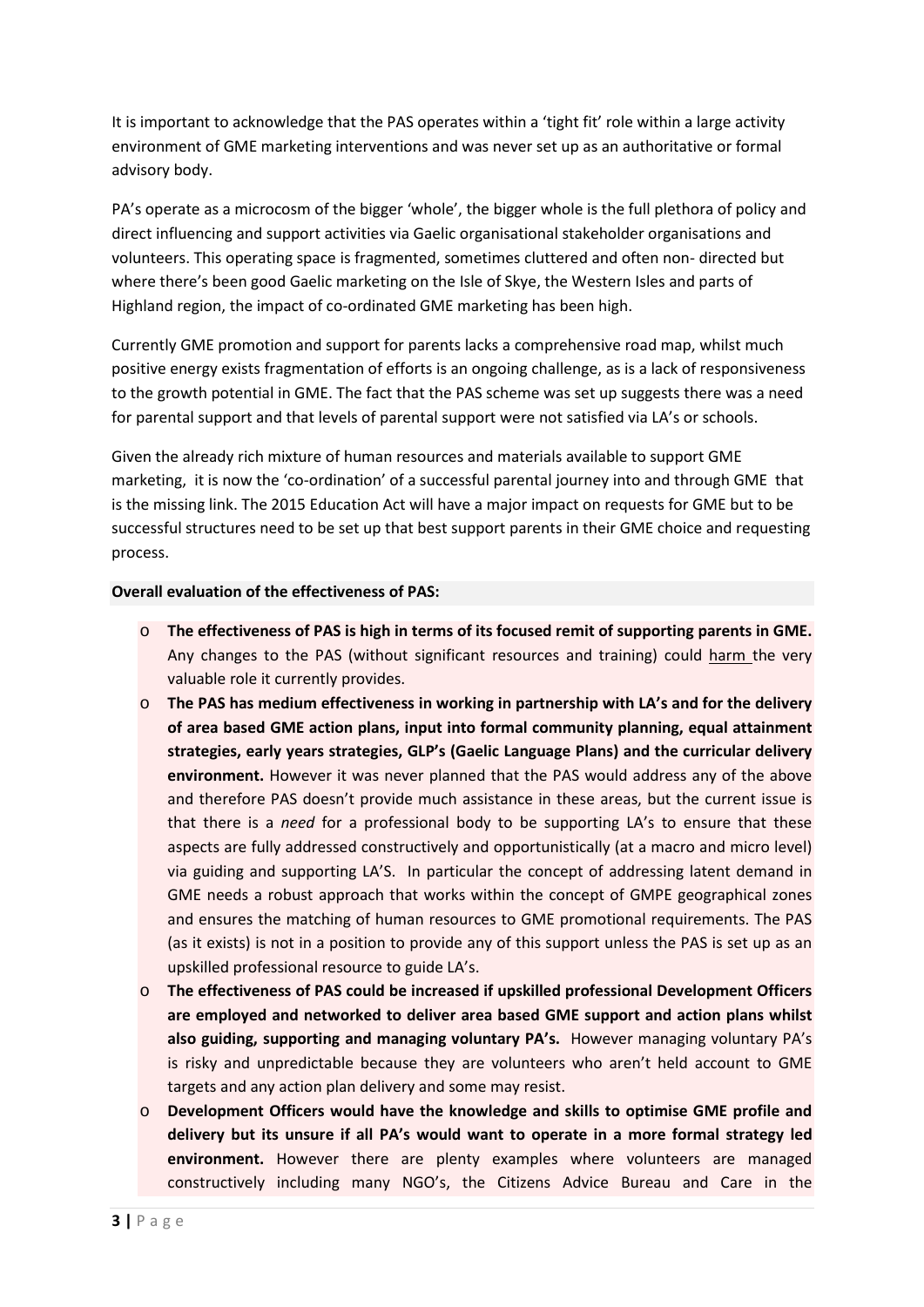Community. If the PAS is Development Officer led then PA's would need to accept job descriptions with specific tasks and targets and an agreed code of conduct. Also volunteer PA's could be recruited from the wider local community via a local recruitment process that defined both 'essential' and 'desirable' criteria for the PA role. The PA's who'd want to continue only to work with parents on a one to one basis could do so (as this is the original and most vital role that PA's play).

- o **Given that the Development Officers would have a professional overview of plans, actions and opportunities then they would be able to define the volunteer support needs for a particular location.** This could mean that the role of the PAS be extended out with only parent to parent communications to address wider Gaelic planning issues around the strategic priorities in the BnaG National Gaelic Language Plan 2012-17 and Education Strategy 2012-16 (which are intertwined with GME development locally) plus the new GMPE assessment areas defined by LA's via the 2015 Education Act. PA's could even support various aspects of Gaelic Learner Education (GLE) marketing to schools who are unfamiliar and under confident about Gaelic learning.
- o **If the PAS cannot change its remit to help deliver various strategic objectives and GME 'gap' issues then it is best to continue with the 'needed' role it delivers very effectively within informal parental support and GME promotion.** In summary the alternative is that the PAS develops its remit to advance Gaelic growth within and out with GME areas and optimises LA delivery.

The **key recommendation** is that BnaG prepare a report and tool-kit on good practice delivery structures for GME marketing via LA's and that this directs good practice nationally. A strategic steer is required in order that every input by Gaelic practitioners is optimised for more successful outcomes. The models are likely to involve; principle setting, planning strategies, ways of working (integration), optimising existing resources, upskilling, practical tool-kits, key messaging, communications medium selection, resource sharing. LA's should imbed these delivery methodologies for GME marketing into their GLP's.

The **key issues** for the future development of PAS are:

-The PAS works best as an informal network unless it is upskilled with a paid workforce that work in partnership and agreement with LA delivery plans for GME marketing.

-The PAS could develop a greater focus on the needs of 0-3 years' parents and optimise engagement and GME learning journeys.

-The PAS should carry-on supporting the social learning of Gaelic and utilising the school as a supportive hub point for Gaelic learning.

-The PAS should engage with parents to develop learning pathways that provide them with the flexibility to learn Gaelic (as a positive experience) within their busy lives.

-Without the PAS upskilling and setting up paid work contracts it is not in a position to influence the critical aspects of GME promotional support like setting up cròileagain, delivering area wide action plans and dealing with childcare issues.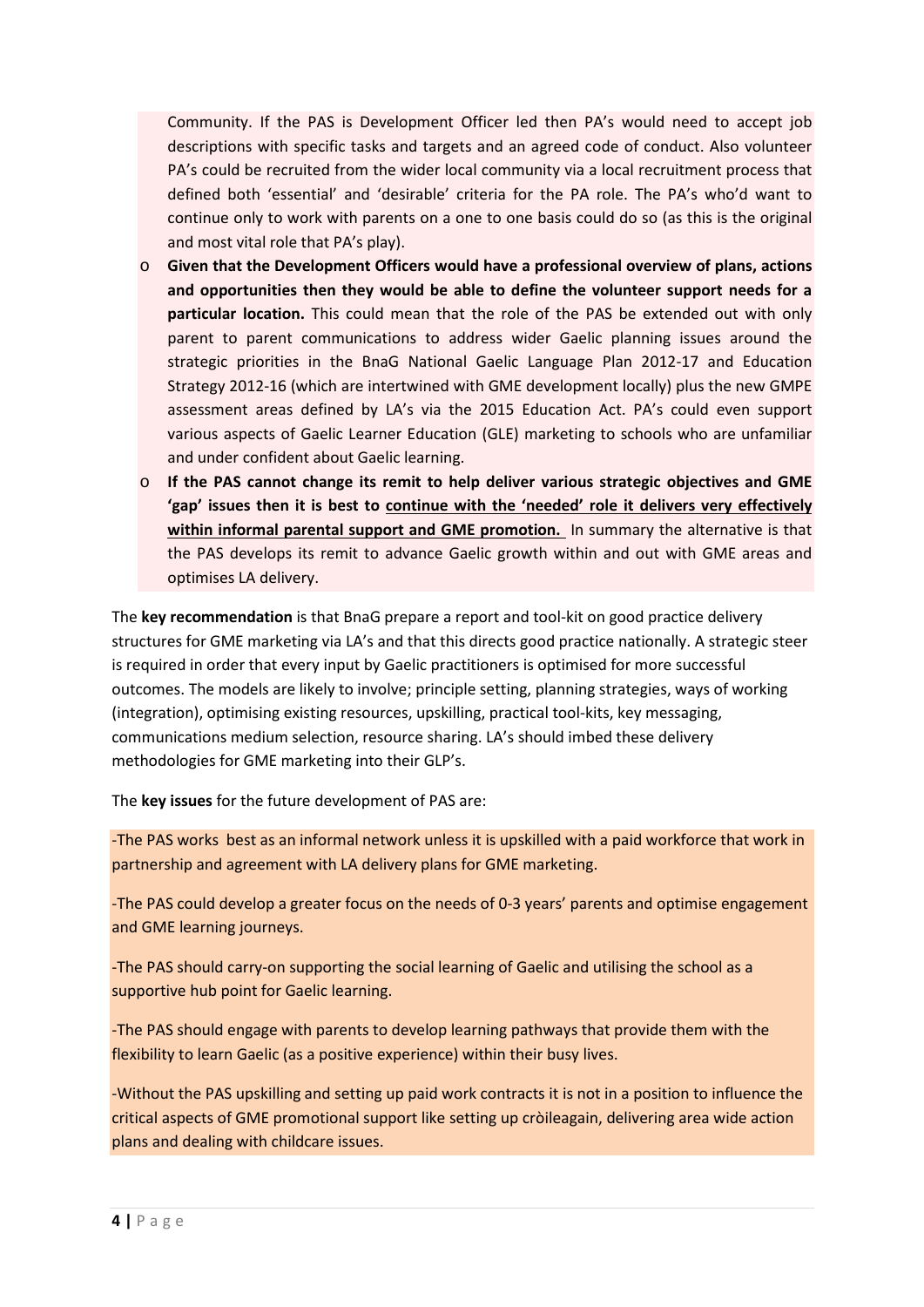-Each PA from the PAS could work more successfully if they have a work outputs plan that is delivered as part of a full area action plan that is supported by other human resources in local authorities.

#### **SECTION3**

**PART 1** Addressing how to best inform families of the **advantages** of GME and to increase Gaelic in the home has been addressed through interviews, surveys and desk-based research. Also best practice models, one applied in 'real life' and one theoretical have been applied and analysed. The findings reflect what is largely already known about current good practice via the report for BnaG on the Comparison of Support for Parents in Schools where Learning is through a Minority Language (Nov. 2012). The key recommendations take account of the opportunities afforded by the 2015 Education Bill.

#### **Key recommendations are;**

-Share GMPE assessment zones across LA' boundaries to optimise the facilitation, cost saving, and social sharing for pre-school experiences of GME via cròileagain, nurseries and events.

-The dissemination of bilingualism and GME promotional information and providing learning options through parent and child engagement experiences, from anti-natal through to pre-school.

-Bilingualism benefits marketing messages to be the key message to support GME marketing.

-BnaG to lead and supply best practice tool-kits for LA promotion of GME.

**PART 2 & 3** How to **increase Gaelic in the home** has been addressed through interviews, surveys and desk-based research. The findings reflect what is largely already known about current good practice via the report for BnaG on the Comparison of Support for Parents in Schools where Learning is through a Minority Language (Nov. 2012). The key recommendations take account of the opportunities afforded by the 2015 Education Bill.

The practical and accessibility elements that parents most felt would aid their Gaelic learning were; local classes being run at convenient times, free weekend and family days, the chance for regular informal Gaelic conversation via the school ( as an interaction hub), one central point/place to find out about all Gaelic learning options via an exclusive web-page.

#### **Key recommendations are;**

-Flexibility of opportunities to learn Gaelic via differing learning mediums.

-Accessible learning that is affordable and convenient.

-The need to offer the sharing of the Gaelic language through the outlet of the school and localised events.

-The need for parental journey pathways for Gaelic learning that sustain parental attention and engagement.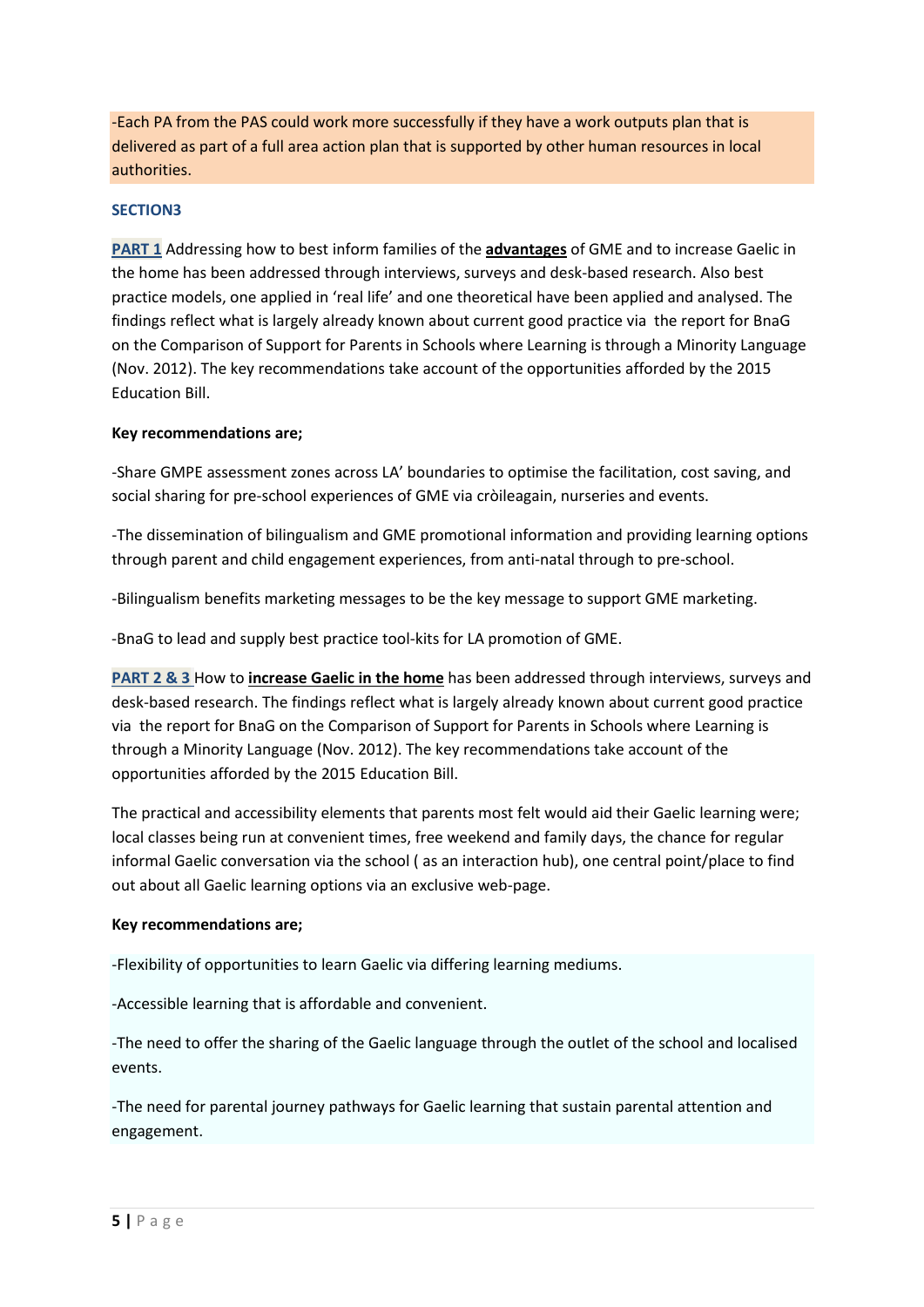-The need to build a Gaelic ethos and confidence in language speaking via ensuring the social sharing of Gaelic through family days and events.

#### **Building a Gaelic 'know how' in Local Authorities**

LA's are required by statute to fully deliver the requirements of the 2015 Education Bill, and are obliged to proceed with the GME considerations and guidance as stated. There are elements of support, advice and direction that could be offered to LA's via BnaG (as the initial contact point). The types of support are;

- Advice on bilingualism messaging, content, communications tools (web/flyers/articles/PR).
- Advice on offering one direct parent experience of GME via a nursery or toddler group.
- Advice on communicating bilingual opportunities through formal information contact points for parents including; leaflets at enrolment, embedding of GME messaging at forefront on priority information pages on LA schools information websites, parent newsletters.
- Strongly promoting any Gaelic support staff as contact points for parents.
- Provision of advice on possible GMPE catchment scenarios based on previous data.
- Advice on new data capture required to inform GMPE areas.

#### **Building a Gaelic 'know how' in non GME schools**

The guidance on the Education Bill is likely to state that Local authorities must promote GME and GLE and provide support for pupils and teachers in Gaelic education. The impact of this is that non-GME schools will have to plan for the potential delivery of GLE in their school.

An underlying challenge amongst schools is that most primary teachers speak no Gaelic and have no knowledge of teaching Gaelic. However every primary school needs to potentially offer GLE. GLE training opportunities are being provided for teachers via Education Scotland resources being delivered by training providers. This package of training and associated classroom resources is enough to support teachers and pupils to deliver GLE as part of 1+2 languages and to fully prepare and deliver coherent language experiences.

#### The requirements are;

The need to mainstream the expectation of Gaelic as language available as a 1+2 option via GLE (Gaelic Learner Education) ensuring teachers are able to teach the Education Scotland/Storlann Gaelic learners packs and therefore to motivate parents to take an interest in Gaelic speaking in the home.

-To change the positioning of Gaelic amongst non-Gaelic speaking teachers to Gaelic being perceived as a relevant contemporary minority language.

-To build a Gaelic ethos including signage, simple and transferable cultural programmes and conversation sharing via the arts, with wider and improved community access.

-To increase the transferability of Gaelic delivery through demonstrating the simplicity of use of existing learning resources for new users.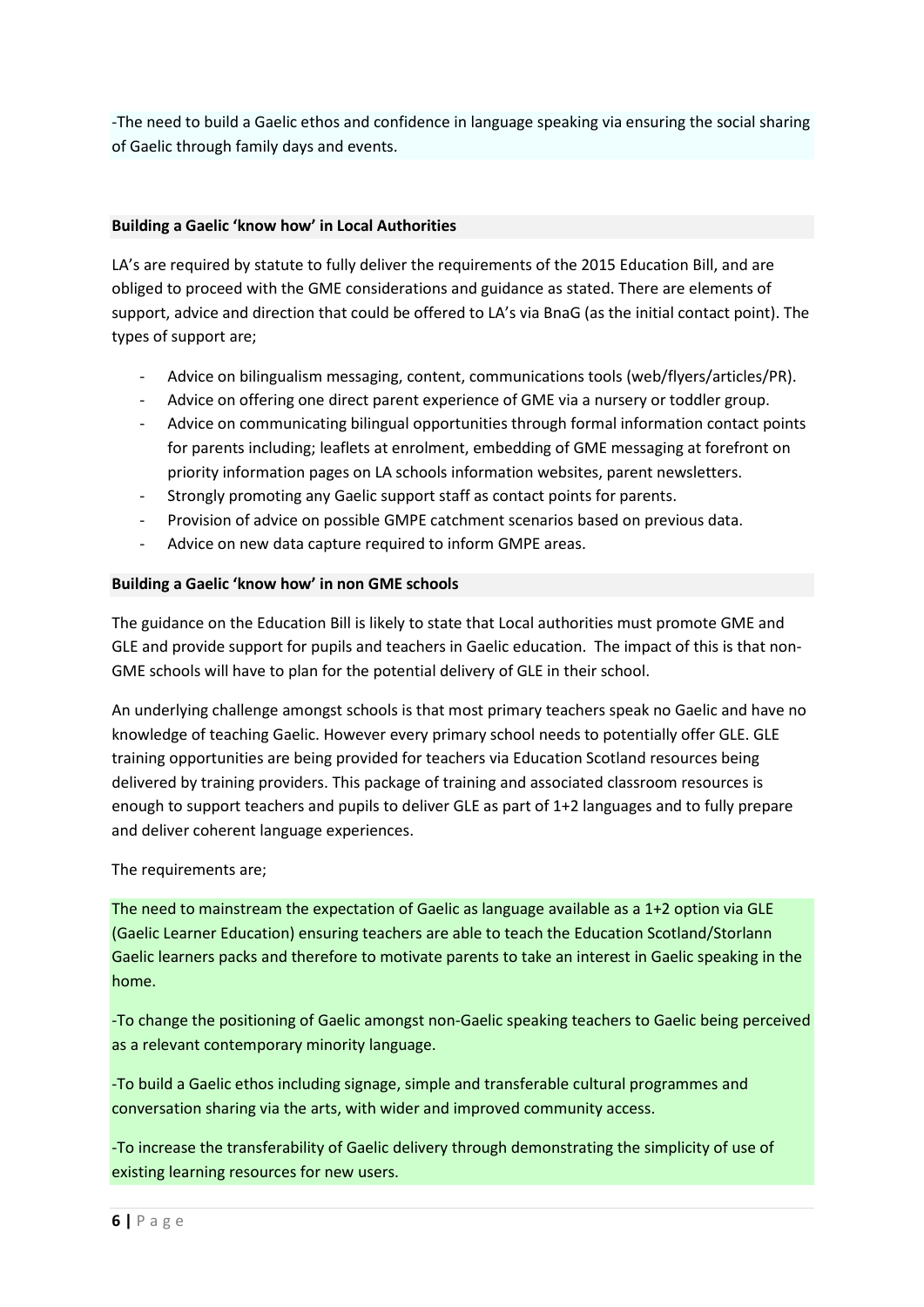# **Main Report**

## **Section 1**

## **Evaluate the effectiveness of the Parental Advisory Scheme (PAS)**

#### **The 2014/15 activities of PA's were as follows:**

-Providing parents and families with information on GME

-Providing support for Gaelic medium pre-school activities and parents

-Ensure all parents are informed on the availability of Gaelic resources and learning opportunities.

In 2014/15 the aims and the priorities of the scheme were;

1. Encourage more parents to choose GME for their children

2. Raise awareness of the importance of the home and community in Gaelic medium activities for their children

## **Analysis of the PAS scheme**

#### **METHOD 1**

## **1.1 A questionnaire was run in 2014 to ascertain the views of PA's about the effectiveness of PAS and their role within it.**

The on-line questionnaire was run in early June 2015 with responses from 19 Parental Advisors.

See **appendix** 1 for the full analytics from the survey and qualitative feedback for questions 6 and 8. Summary results were as follows;

## **1.2 Findings**

- o Responses were provided from 19 PA's from GME localities throughout Scotland.
- o Q2 reflected that most PA's are confident about their skills, knowledge and ability to carry out their role and all show a high level of motivation, commitment and belief in the PA approach.
- o Q2 showed that nearly three quarters of PA's felt confident about feeding back levels of interest and demand for GME in their operational area to the Local Authority Gaelic Officer, school and nursery, with the same amount of PA's feeling that LA Gaelic Officers recognise the role of PA's and are willing to engage with them.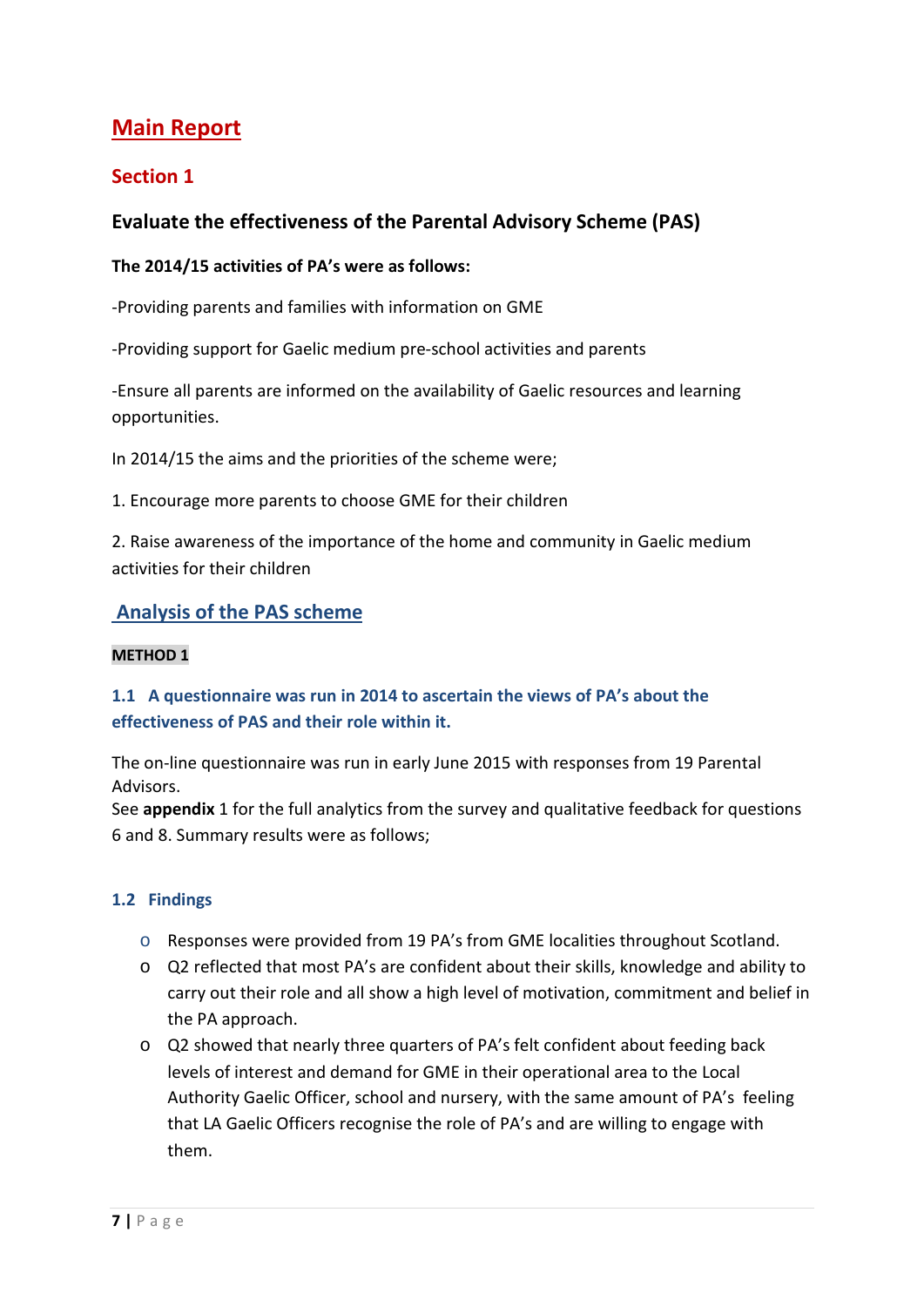- o The PA's had mixed views on additional staff based approaches that would help support the promotion of GME locally but above 50% felt that paid support workers (of one form or another) would be an asset.
- o The PA's had mixed opinions and no clear views about how to take forward the concept of paid development staff. 44% said 'yes' to having dedicated and employed GME officers, 56% were not sure.
- o 67% believed that Council support workers (with a foothold in nurseries) should be trained to champion GME in their local work area where they use a direct feedback system to the LA Gaelic Officer. 28% were not sure, 5% were no's.
- o 56% felt that BnaG Regional Support Officers should be employed to work in liaison with LA Gaelic Development Officers, 44% were not sure.
- o Having time available to do PA work is a challenge for 29% of PA's.
- o Only 44% felt they could 'fully' promote all GME related opportunities and properly direct parents to where their queries will be answered
- o 61% engage with parents over many years to support their decision to progress GME, 16% were not sure.
- o Over 80% of PA's felt confident about being able to support 0-3 years engagement in GME (amongst interested parents). There was a lower score for those feeling they could set up nursery/toddler groups, only 67% felt they could help set these up.
- o 28% of PA's said there have been situations where they have felt unable to promote GME due to concerns about the quality of the product they are promoting.
- o 82% of PA's said that they advise parents on increasing the usage of Gaelic in the home.
- o 90% of PA's say that GME promotion is best done locally by dedicated PA 's who are passionate and who have direct experience of the GME system.

See **appendix** 1 for the full analytics from the survey and qualitative feedback for questions 6 and 8.

## **1.3 Key Points relating to the 'effectiveness of the PAS'**

- PA's are very motivated, operate independently and are confident about carrying out their role. In areas where their confidence to undertake their role falls to around 75% then further training and support is required for these individuals.

- Amongst PA's there is little agreement on support structures that would best facilitate a strategic marketing plan for GME locally.

-Over 70% of LA's are perceived to recognise the role of PA's but to achieve GME promotion effectiveness it would be good to have 100% of LA's to be recognising and making use of the PA resource.

-Given that pre-school GME promotion to new parents is fundamental it would be good to see above 66% of PA's feeling that they have adequate time to deal with this.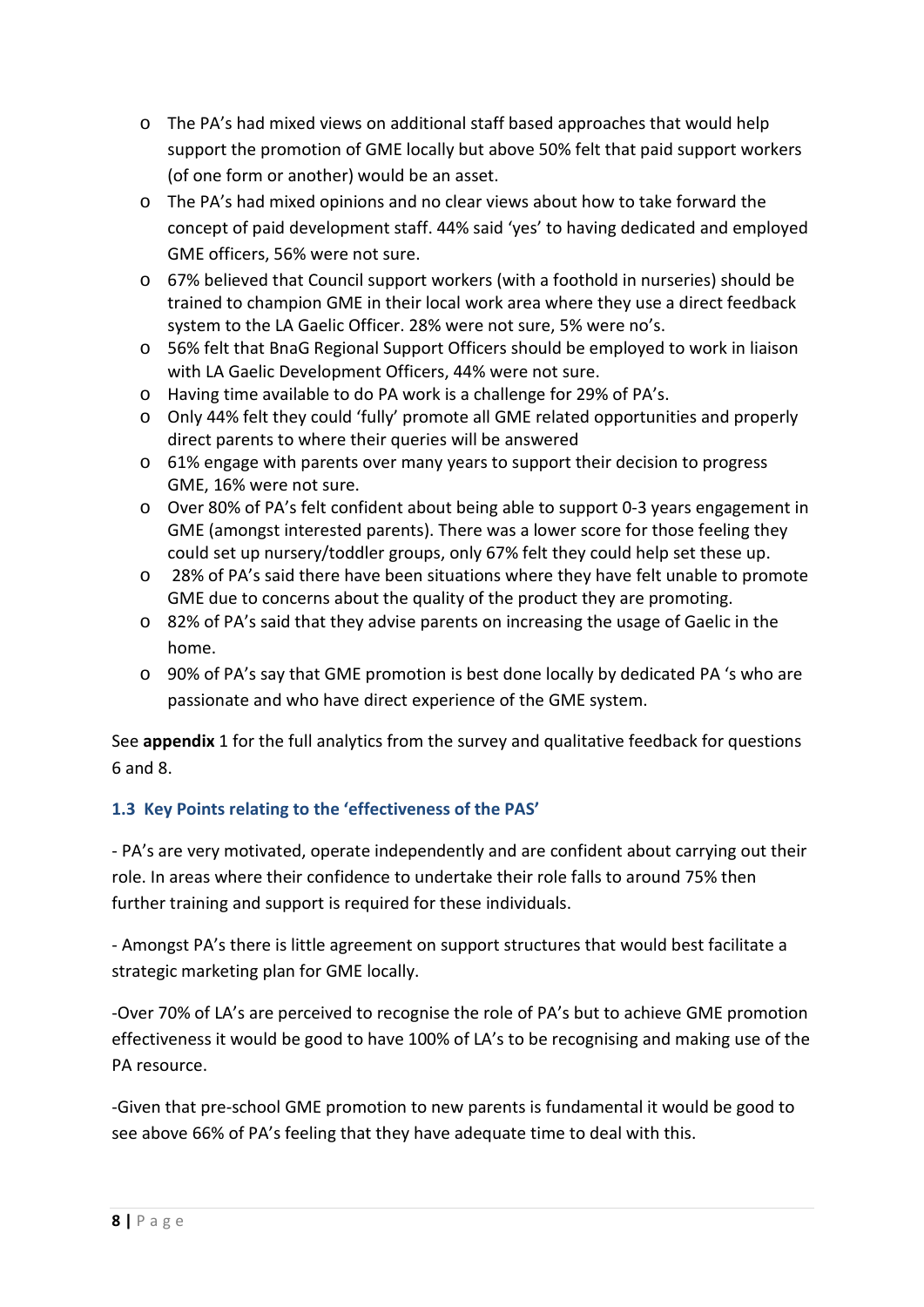-Question 3 revealed that additional paid staff based approaches to promoting GME were given mixed views by PA's, however 68% did feel that Council support workers (already working with playgroups and nurseries) should be trained to champion GME in their local work area, employing direct feedback systems to LA Gaelic development officers. Given that only 66% of PA's felt they could help to set up baby and toddler groups it is clear that support workers with a GME development mandate are important to ensure pre-school GME experiences. It is shown that PA's feel there is a need for them to have a greater follow up relationship with officers who can strengthen GME development in their local area.

-The PAS is more important in some areas than others but strongly compliments existing promotional work especially in providing re-assurance to parents' and one to one information to aid GME decision-making. In some areas (like Glasgow and Edinburgh) GME demand outstrips supply so PA's now have a lower profile as there is less need for their preschool influencing work. Where the PAS works more closely in partnership with LA's and BnaG better promotional outcomes are achievable.

-Currently there are some paid PA's and others unpaid, all PA's undertake a minimal 1-2 days training. The scheme provides a variation in levels of success as its run mainly on the voluntary principle of a parents' time and motivation rather than a particular skill-set. Without a level of professionalism attached to PA's via paid roles it would be difficult to attach any level of responsibility to achieve conversion targets or to deal with other GME challenges.

-PA's operate as a microcosm of the bigger 'whole', the bigger whole is the full plethora of policy and direct influencing and support activities via Gaelic organisational stakeholder organisations and volunteers. This operating space is fragmented, sometimes cluttered and often non- directed but where there's been good Gaelic marketing on the Isle of Skye, the Western Isles and parts of Highland region, the impact of co-ordinated GME marketing has been high.

## **METHOD 2**

## **2.1 The Comann nam Pàrant** (**CNP) National Committee SWOT Analysis**

CNP runs the PAS scheme and we felt it important to assess what CNP committee members felt about PAS, the following results were gained via a SWOT analysis ran via phone interviews. The full CNP committee were interviewed (other than two who were unavailable, apologising that they could not take part).

"SWOT" stands for 'Strengths, Weaknesses, Opportunities and Threats'. We asked what the Executive Committee members saw are the **main ones that apply to the PAS**? (Strengths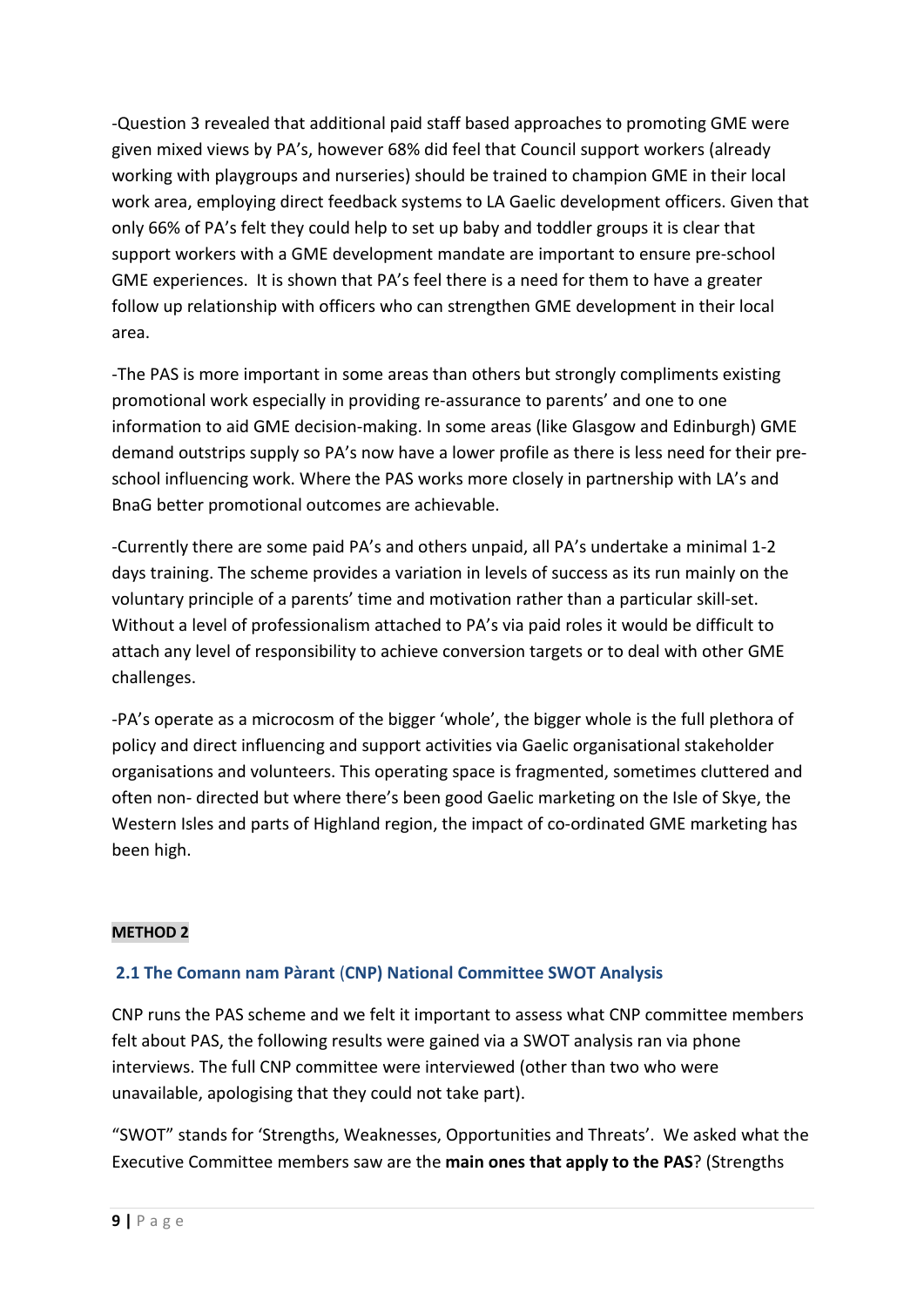and Weaknesses usually refer to internal factors within the control of the organisation while Opportunities and Threats are usually external factors, often outside the direct control of the organisation.)The interview list is in **appendix 2:**

## **2.2 Findings**

The summary points are listed for all SWOT elements with more detail provided under **Full Detail.**

## **Strengths**

- •Valuable for prospective parents to speak to other parents; providing trust, empathy and reassurance, as well as information, at a time of a big decision.
- •Especially effective at nursery/primary level.
- •Good support and training for Parental Advisors (PAs) by Magaidh/Comann nam Pàrant.

## **Weaknesses**

- Some individual Advisors can be a bit isolated.
- Some schools and councils could do more to support GME options.
- Transport and quality of GME can be problematic in which case it may not be right to promote GME option to parents.

## **Opportunities**

- More local support for PA's.
- Wider promotion of benefits of GME.

## **Threats**

- Recruitment and retention of PA's.
- Increasingly difficult to involve busy (working) parents (in GME generally).
- Patchy council support.

## **Other points**

• A lot of geographic variation - 'horses for courses'*.* GME seen as thriving in Glasgow and Edinburgh, and Western Isles - more fragile elsewhere.

## **Full Detail**

## **Strengths**

- Connecting parents with each other peer-to-peer support. Parents know that PAs can empathise with them. Good that parents' can go out and explain what's involved, using their personal experience. This is trusted and needed by parents considering GME.
- Good co-ordination by Comann nam Pàrant means that PAs understand the common issues, concerns, worries of parents. Magaidh very supportive and helpful.
- Local knowledge of PAs is valuable.
- Different in each area GME reportedly thriving in Glasgow and Edinburgh, so less need of PA support there. Equally, PA service is less critical where GME is the norm (Western Isles).
- PAs (or rather, Comann nam Pàrant) can help parents to lobby locally eg on transport provision. Needs to balance lobbying with support for council/school staff.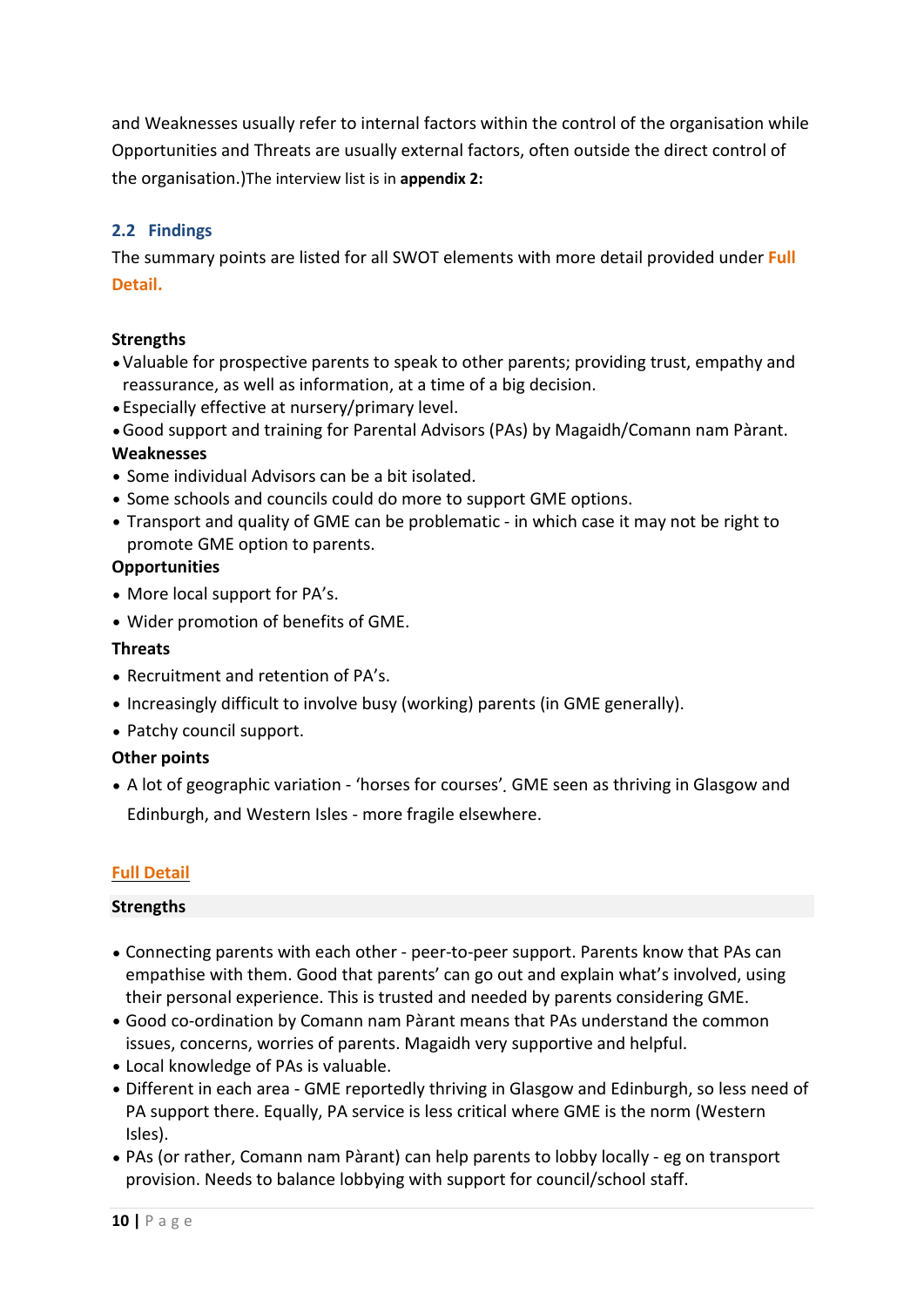• Strength in past 5-6 years has been in nursery-primary GME - some of this likely to be due to PA service (eg two full Primary 1 GME intakes in Edinburgh).

#### **Weaknesses**

- Lack of support for individual Advisors in some areas depends on the level of local support (eg if a Gaelic Development Officer is available).
- More structure and support from councils and schools again this is patchy. Some PAs get trained but don't go on to actually work owing to lack of support.
- Transition from primary to secondary a possible weakness (nursery to primary generally works quite well).
- PAs tend to focus on primary "with a full force" (very well). Also lots of good nursery/playgroup activity. By the end of P7, many parents wonder if GME is right for secondary. Not sure if parents get enough support and info at this stage - balancing both pro's and con's honestly (choosing GME at secondary is not for everyone).
- Some schools not very good at promoting/informing parents on GME.
- Can feel that you are part of a small isolated group with little local support.
- Important that PAs are consistent in their messages some individuals have gone a bit overboard in what they tell parents.
- Nationally speaking, there's a shortage of Gaelic teachers. In some areas, GME is not extensive, or good enough. Don't think that GME should be promoted in these areas, until the quality of service is there (suspects that this may happen in some places through the PA service).

## **Opportunities**

- Provide more support at primary to secondary transition.
- More co-ordinated national structure to support PAs eg at regional level? (Magaidh can't do this nationally).
- More support for parents who already have children in GME? (as opposed to trying to encourage more into GME).
- Gaelic play schemes work well builds confidence of parents and helps them learn Gaelic/build confidence that they can use with children at home and also with homework.
- Role of Head teachers is important they can help a lot with promoting GME.
- Generally with GME opportunity to sell the benefits of bilingualism from an early age "catch them young"…more young parents thinking this way
- More local support.
- Would like to see Bòrd na Gàidhlig establish network of area/region officers that could engage with schools, councils, parents (eg as SNH does as environment regulator).
- Would like to see small pools of PAs developed in local areas, to provide better local support networks.

## **Threats**

- Some concerned if there was a move for PA support to come from non-parents…[but on the other hand…]
- Some see merit in well-informed and authoritative people from outside local communities advising parents.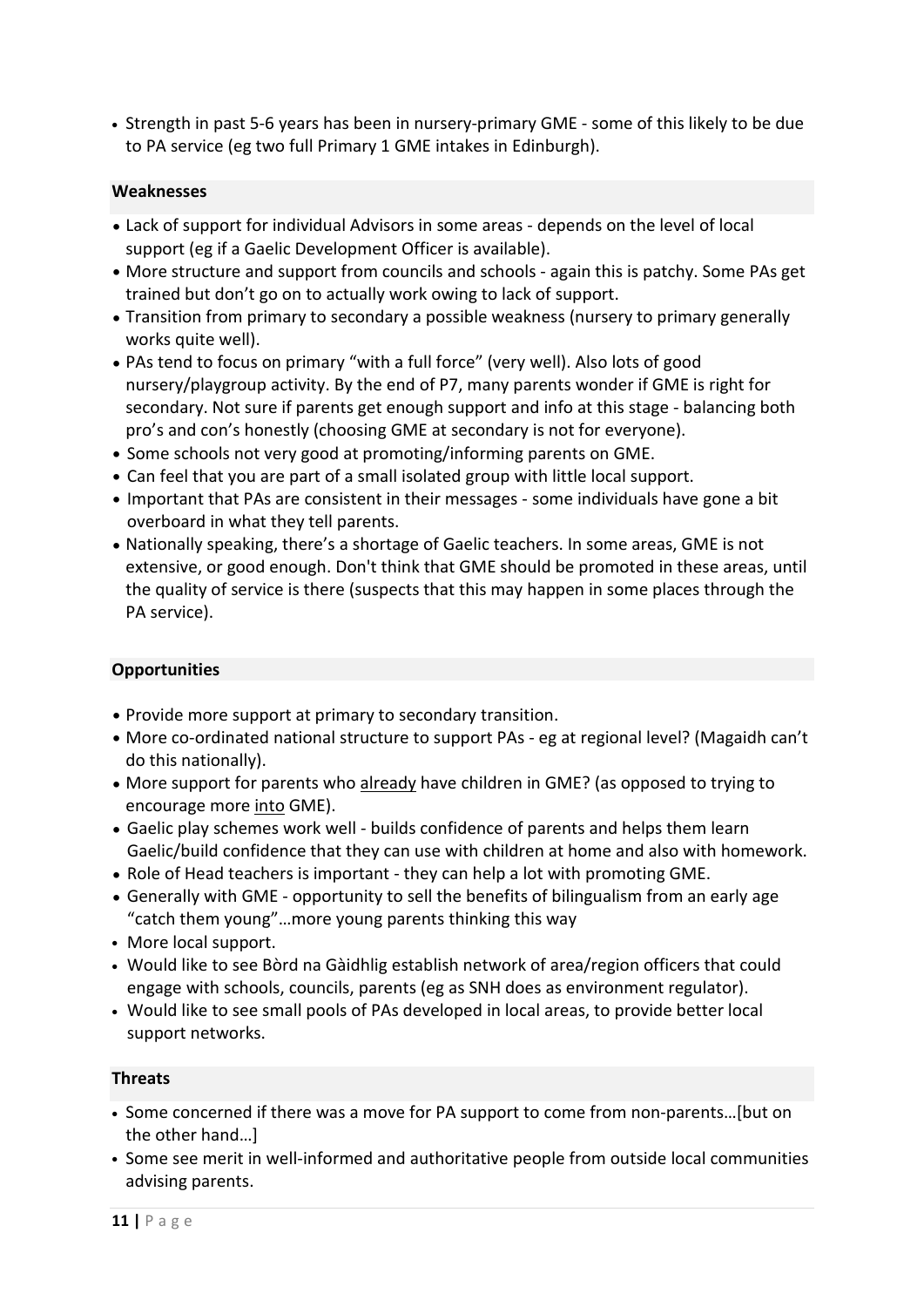- Not enough parents coming through? Can be hard getting parents involved (eg in committees, as well as PAs).
- Can be difficult to retain PAs, e.g. if they get a job with more hours. Danger of attrition if low numbers of PAs threat to sustainability of service…the service can be too dependent on maybe a single person who may give it up for one reason or another (thinks this happened in Argyll/Dunoon) .
- Funding worries?
- "continually disappointed by Bòrd na Gàidhlig" not open to or receptive to criticism; won't support parents who are battling with reluctant councils.
- PA Service sometimes feels like an excuse for Bòrd na Gàidhlig to not do any more.
- Sees a change in demographics and expectations of parents in 10+ years experience; more parents are now working (increase in nursery provision), and they expect services to be delivered to them (rather than they participate). Getting harder to reach parents - may have less time to mix with each other than before…
- (lack of) transport an issue in many places (W Dunbartonshire, Perth and Kinross)- parents face a fight persuading council to provide it.
- Councils could do more to promote and inform on GME even just a little Gaelic on the website, kept up to date would encourage people to investigate - E Ayrshire's GME info was v out of date.

## **2.3 Key Points relating to the 'effectiveness of the PAS'**

- o Rather than PA's being a complimentary service it is expressed that there is a 'need' for PA's as a trusted source of re-assurance for parents considering GME due to them having real life experiences of GME to draw upon.
- o In order to work well with LA's the PAS needs to carefully consider it's positioning either that it lobby's LA's or guides LA's, the latter is a better approach to achieve better partnership working.
- o PA's could do wider geographical promotion of GME out with their local area but it's unsure if PA's would have the capacity to take this on.
- o Due to PA's being voluntary (mainly) they can say what they want and they don't have to follow any sort of message consistency, PA's have no employment contract.
- o PA's have to be careful not to be promoting Gaelic where the quality of the GME isn't good enough.

## **METHOD 3**

## **3.1 GME Parent Questionnaire**

The parental questionnaire was sent to P1 parents at Edinburgh's GME Primary school Bunsgoil Taobh na Pairce, 22 were returned. The copy of the self-completion questionnaire is in **appendix 2.**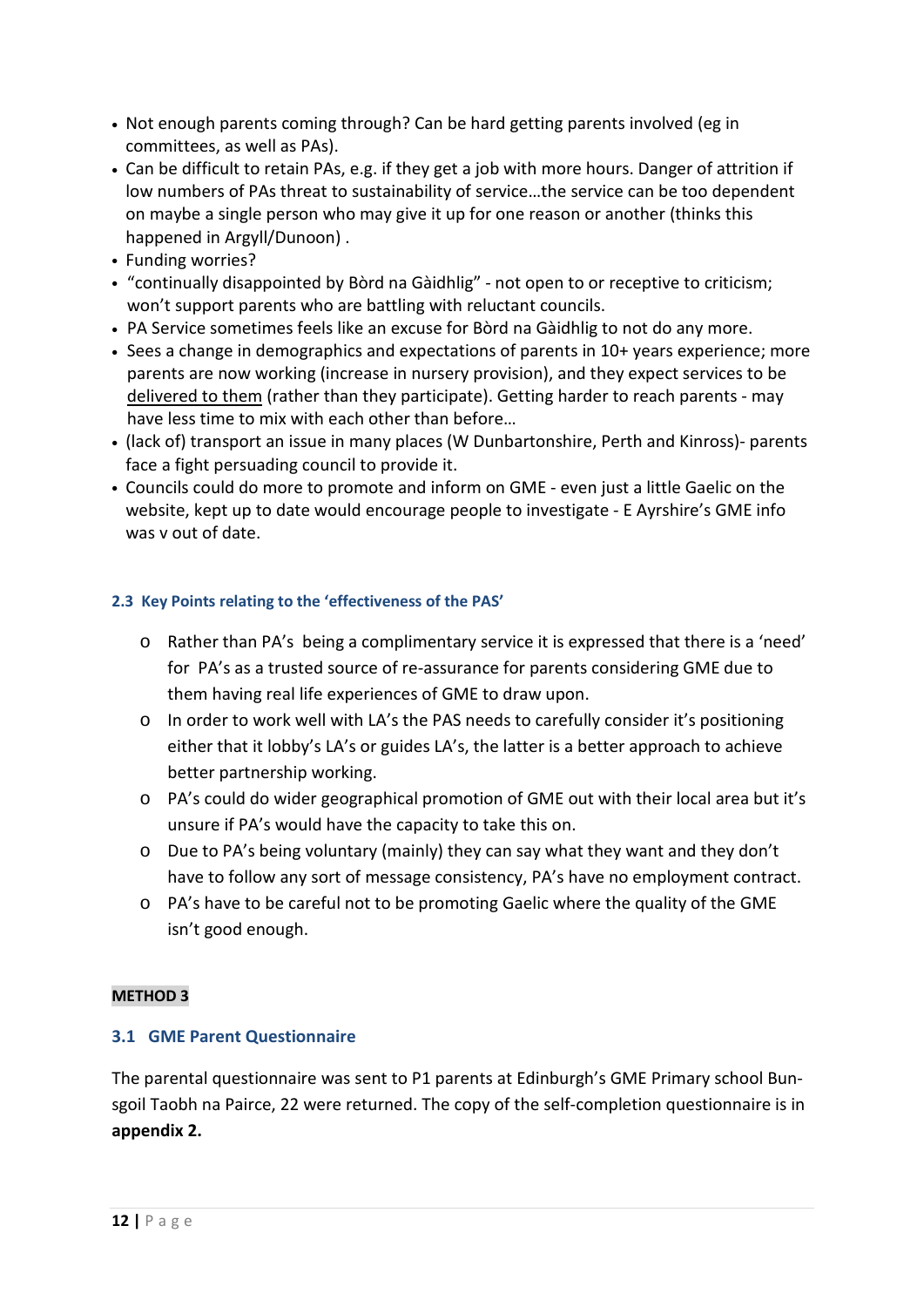The questions that are relevant to analysing the 'effectiveness of the PAS' are questions 1, 3, 4 &9.

## **3.2 Findings**

- o It was found that 86% of parents did not speak Gaelic before putting their children into GME.
- o Bilingualism was the top reason for choosing GME.
- o Word of mouth and social media were cited as the most common way of finding out about GME in the local area with cròileagain experiences and the Councils website second and third places respectively.
- o Less than 5% of parents found out about GME through a Parent Advisor directly.

## **3.3 Key Points relating to the 'effectiveness of the PAS'**

- o The questionnaire results tell us that the formal LA provider of GME still plays a very important GME information role (via formal website information imbedded in official parent information about schools and catchments) above that of printed material, events stands, flyers and posters.
- o There is a very important role for LA's to have pro-active, formal and accessible parent information sources on GME opportunities embedded and mainstreamed across the nursery and primary school enrolment and NHS touch-posts for anti-natal and onwards care. Utilising formal communication systems will mean that no parents are left out and /or uninformed about bilingualism and GME.
- o The PAS had little profile for parents at the Gaelic school because Edinburgh already has a higher demand than it can supply thus pre-school parents are not being strongly targeted by PAS efforts.
- o The PAS has shown to currently have a very low profile in Edinburgh but cannot operate where there is higher need because PA's only operate in their immediate area. See *scope* section.

#### **METHOD 4**

## **4.1 Review of report titled: Comparison of Support for Parents in Schools where Learning is through a Minority language**

This report has gathered findings about good practice for promoting minority languages and for supporting parents and families through the language learning process for several minority languages in Europe. However the report points out that these languages have been given more funding for their development. In considering the effectiveness of PAS within the context of good practice elsewhere the following point is pertinent to this study;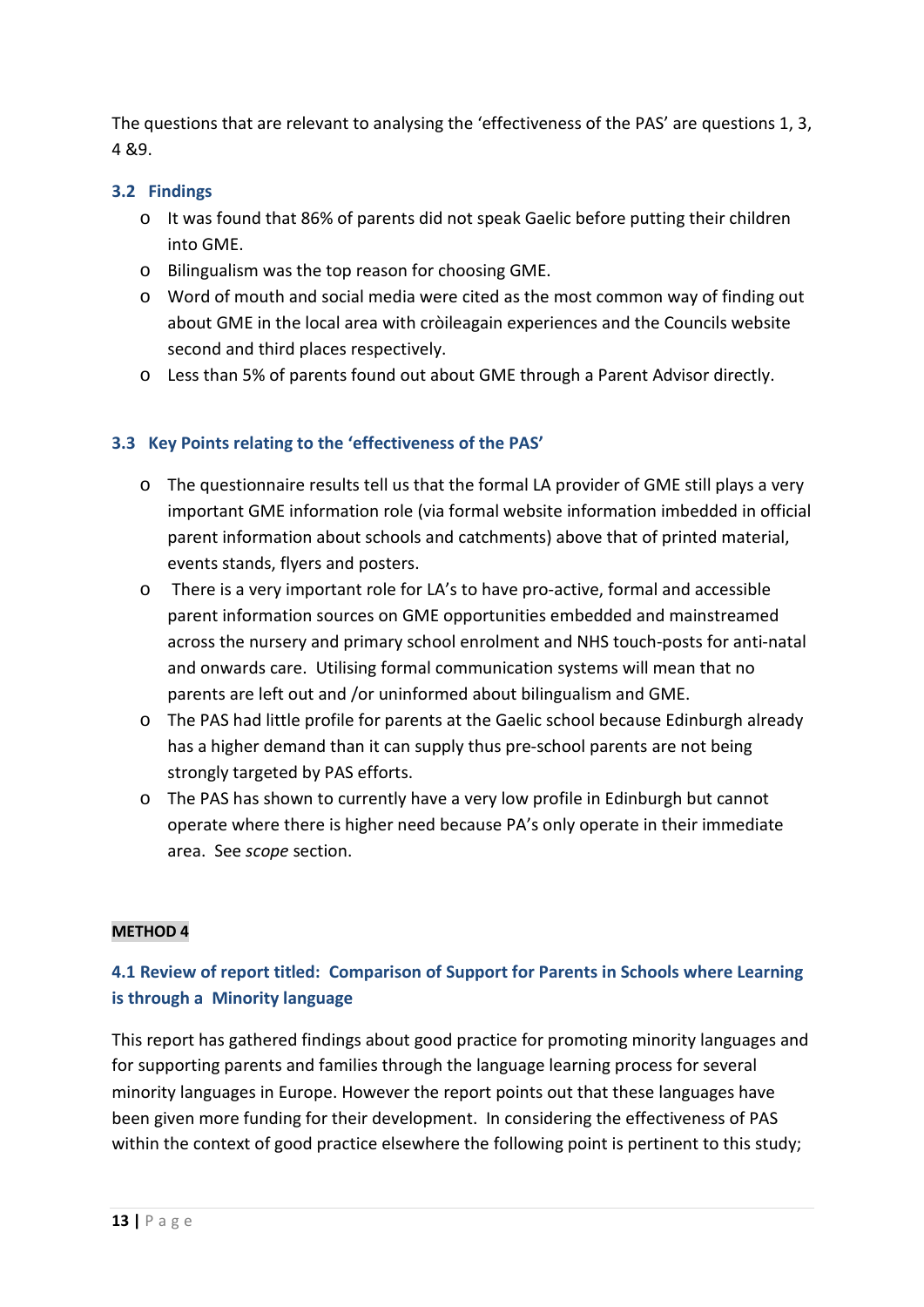Acknowledging that 86% of parents don't have any Gaelic is a major reason why it's been found that parents of children who are considering GME have concerns typical of those parents of children receiving education through the medium of other minority languages, viz. " doubts about their ability to support their children's learning through the language. There is also anecdotal evidence that such concerns have caused parents to opt for Englishmedium education for their children after Gaelic –medium pre-school, or to transfer them to English-medium during the primary years. There is a need therefore to provide such parents with the confidence, tools and knowledge of practices which will reassure them. The obstacles which parents face were confirmed in the report: Gaelic Education: *Building on the successes, addressing the barriers* (HMIe, 2011)

The report is a core resource for the development of good practice guidelines for promoting GME, reference to the key recommendations on pages 3&4 (best practice references), 56-62 (what parents need and best practice) are very informative based on considerable research. The report forms a full analysis of the subjects around this study with its findings guiding this work.

#### **METHOD 5**

## **5.1 Interviews with Local Authority Gaelic Development officers, BnaG (Education, Strategic and Early Years staff), TWF, CNG, CNP, Gaelic school Head teachers, LA Head of languages.**

This important stakeholder strategic and practitioner grouping were interviewed. In every case the discussion was about the role and activities of PAS and how PAS could be an asset to their work and the success of GME. In every case these stakeholders were familiar with the PAS, understood its role and were able to comment on the capacity to develop PAS to assist with the ongoing challenges and developments of their work. See **appendix 3** for the list of people interviewed.

#### **5.2 Findings**

Below are key points of consensus from these interviews:

- o Overall it was felt that the PAS plays a very valuable role within its current remit but that extending its remit would require changing the voluntary role of PA's to being paid and upskilled to deliver a package of works of best practice strategic tools to strengthen GME promotion (where it's needed most).
- o The needs for promotion and GME experiences are identified as higher within the 0- 3 sector, it's unsure if the PAS can fully support this age group without more training and financial support.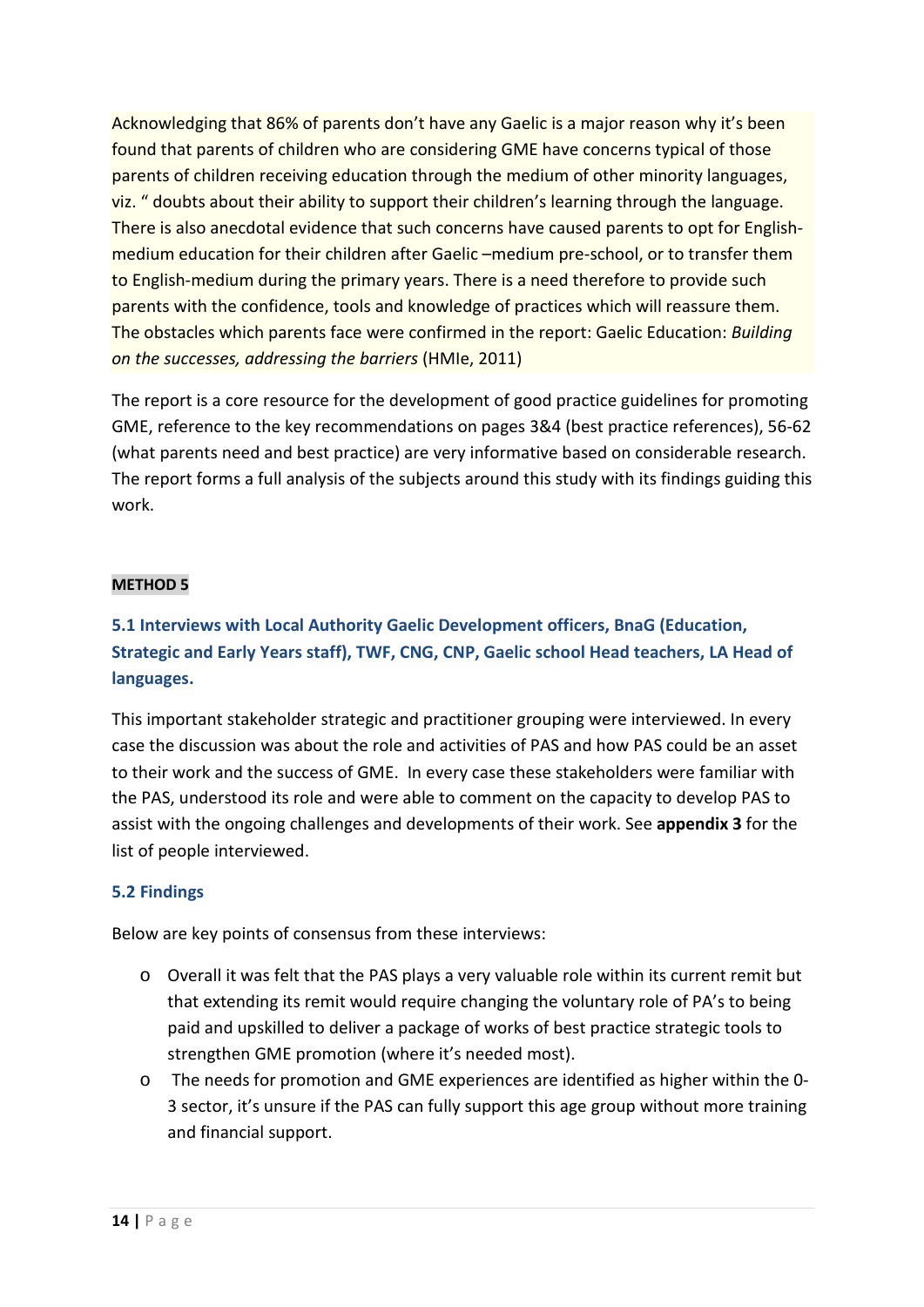- o It was felt that any investment in the PAS should be directed by area plans and the need for PA provision where most required, for example the PAS could have a more fundamental volunteer role in dissemination work in low uptake GME locations.
- o It is recognised that the PAS has a successful informal role in supporting parents with children in GME but sometimes has patchy links with LA staff which means that operating together for maximum impact isn't addressed and is therefore lost.
- o It was felt that PAS should fit into an overall area support plan and strategy (led by either the LA or BnaG) that works within the plethora of parental touch points including the LA's Gaelic Language Plans, SOA's, equal attainment government strategies, ongoing nursery activities, schools' enrolment and ongoing school parental communications and NHS (pre and post-natal) services to school age.
- o There was little clarity on how the PAS goes about supporting the parents already in GME out with basic sign-posting to gaelic learner websites and using the GME schools building for communications.
- o It was felt that the approach of PAS brings significant benefit within parental communities but that often these benefits are not formally recognised as they're achieved through one to one conversations, social media sharing and below the line informal events. The PAS works out with the formal structures and thus therefore complimentary activities are not optimised.
- o The fact that the PAS is a local and semi-permanent force in communities was strongly supported with the approach of building the school and nurseries as communication and information sharing points.
- o The PAS is fragmented, there's not a PA in all GME areas. Some areas would benefit from the PAS more than others but the PAS cannot account for this as it would take mobile parent volunteers coming forward.
- o The PAS does not exist out with GME areas which means it does little to develop latent demand where there is not already established GME, in this way it provides no structure to support the Education Bill which aims to provide the opportunity to request GME in all parts of Scotland. As it is the PAS provides no responsiveness and/or support to non GME areas.
- o The PAS does nothing to support Gaelic Learner Education (GLE) as currently it's not part of the PAS remit.
- o It is felt that PAS being attached to CNP (who provides parental lobbying support) means that the PAS can be perceived as being in conflict with LA's- this is seen as a slightly negative starting point.
- o There was a feeling that unpaid PA's come in with mixed skills (although always enthusiastic and passionate) but that they can say and do as they want and are unlikely to have a background in community planning and language planning or an early learning background. In contrast a formal paid PAS Development Officer would be well trained with work targets, work closely with delivery stakeholders, community planning, SOA's and GLE (maybe).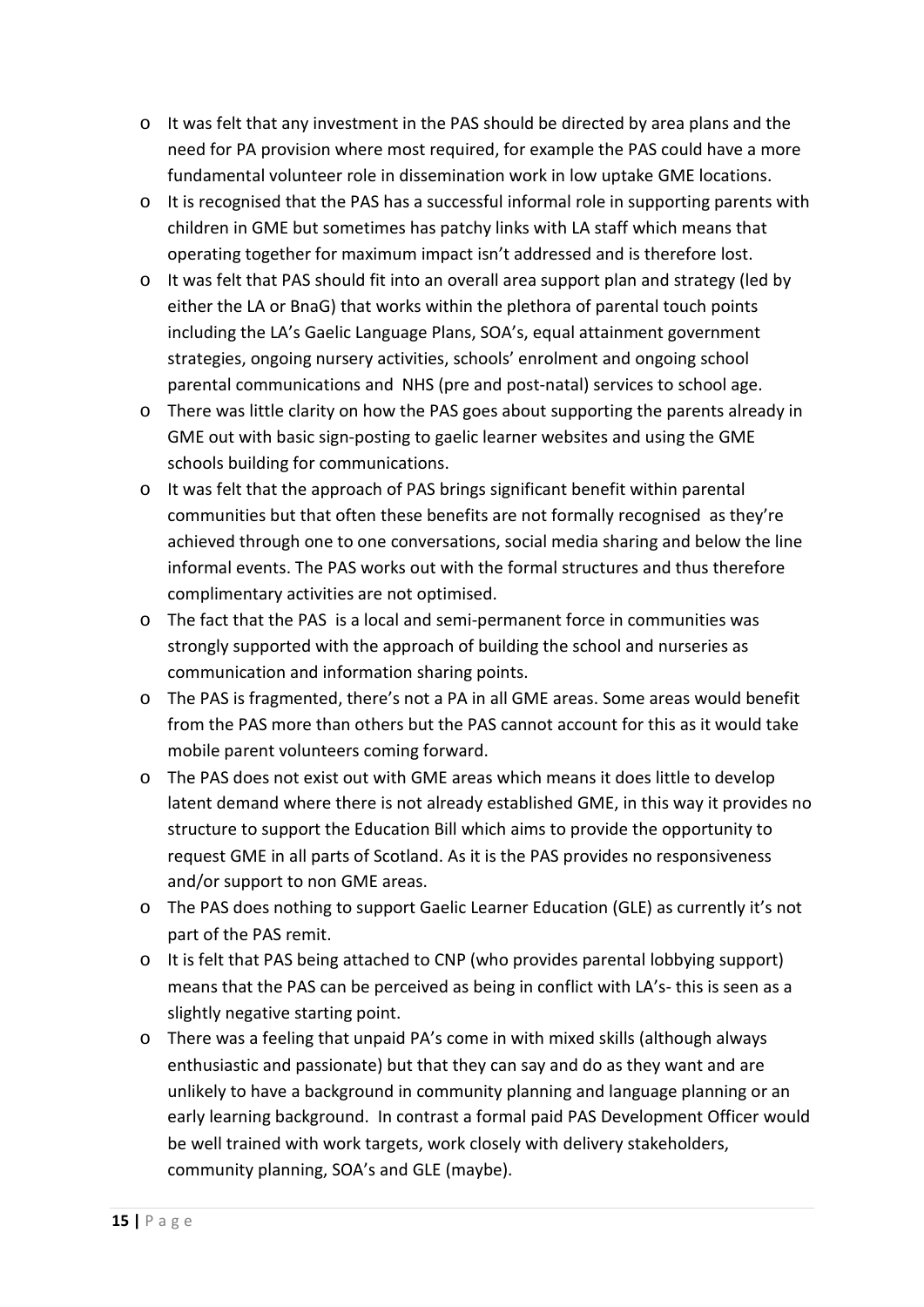- o PAS only works with the status quo and has no authority to resolve local GME issues like childcare cover for cròileagain sessions or funding to increase local participation. Also the PAS are not necessarily educationalists and may not know how to achieve the backing of staff within the LA's operational structure.
- o Some PA's are paid and others aren't- the model is confused. Some parents don't want to be paid as they feel they'd be under pressure to deliver and would have to take care about what they say.
- o It is felt that PAS shouldn't be a substitute for LA's lack of activity because the PAS is operating in a very fluid policy environment where opportunities are there to be grabbed via community capacity building for GME and strategic development for the 0-3 year old sector (supported by government ambition for raising attainment and 1 +2 languages).
- o PA's are useful within their current remit but do nothing to promote GME and GLE out with their direct GME area so their remit is constrained in terms of aiding Gaelic growth amongst new parent audiences.
- o The PAS should be part of an overall local action plan.

## **5.3 Key Points relating to the 'effectiveness of the PAS'**

The recommendations from an analysis of findings are discussed under **'Scope'** in Section 2

## **Section 2**

# **To provide recommendations for the PAS including; remit, scope, management, structure, resources, costs and partnership working with the BnaG early years' team, Iomairtean Gaidhlig, schools, Local authorities, Gaelic organisations, national initiatives and Gaelic language plans.**

To provide recommendations for the PAS including; remit, scope, management, structure, resources, costs and partnership working with the BnaG early years' team, Iomairtean Gaidhlig, schools. Local authorities, Gaelic organisations, national initiatives and Gaelic language plans.

## **2.1 Scope**

A review of section 1 reflects that the PAS continues to do what it was set up to do which is a network of enthusiastic parents who already have children in GME supporting potential, new and existing GME parents. The PAS is very effective within its current remit (where it has chosen to operate geographically) acknowledging the in-built constraints of informality and lack of any authority and professional stakeholder influencing that it entails.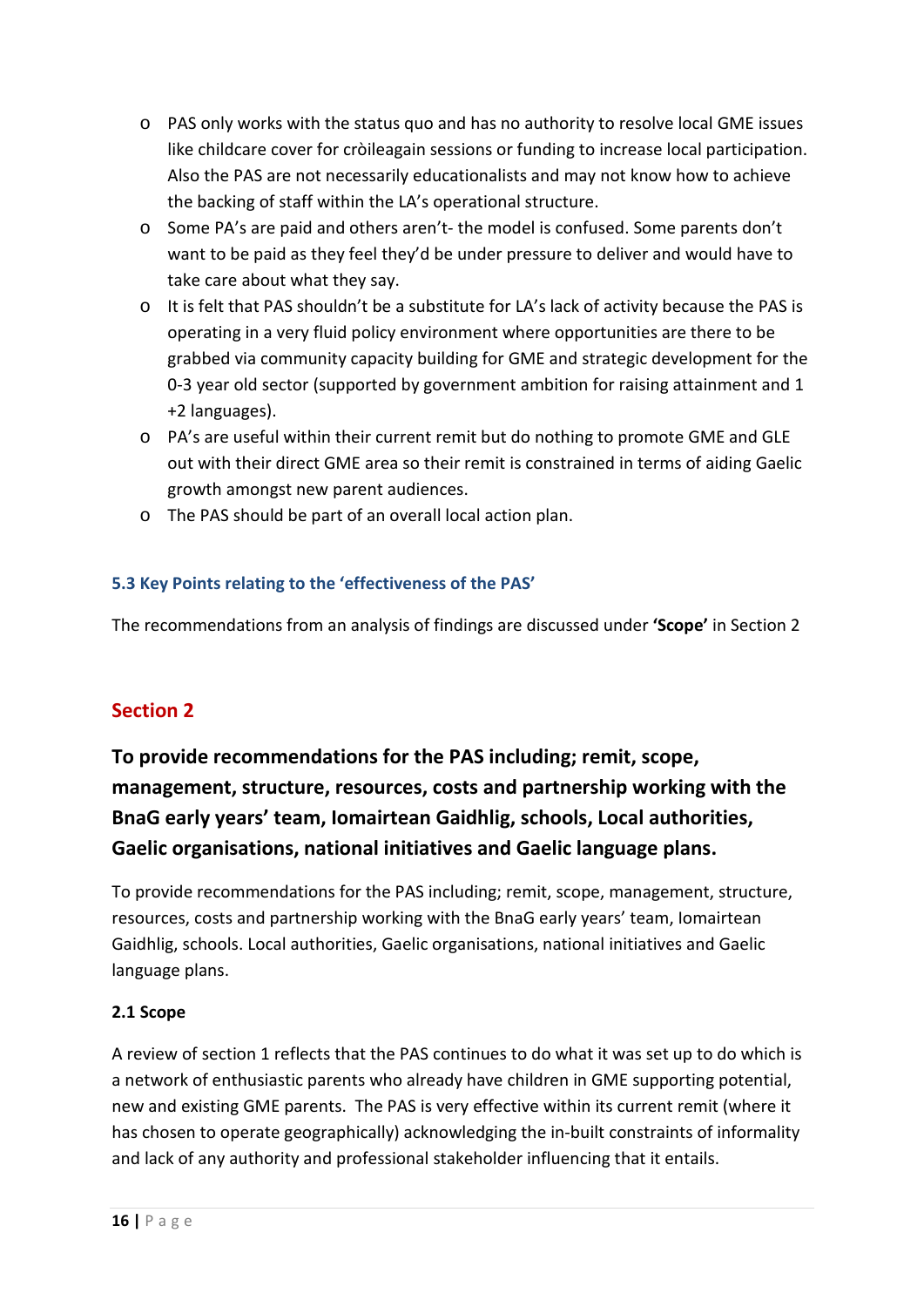The role of PAS could be developed but this would require a significant change to how it operates requiring more specialist employed staff, the setting of area work plans, targets, partnership working and co-ordination. To work closely with LA's the PAS would need to formalise and de-politicise. Also LA Gaelic Development Officers would have to up-skill in their abilities to work in partnership with PAS and others.

The PAS is best to operate in its current form (with more funding to expand the scheme) as it's delivered by well -meaning volunteers. Given the 2015 Education Bill and the Right to Request GME there is the clear need for a professional body of paid development officers to be supporting LA's or alternatively an arms- length professional advisory service, PAS is not able to provide such a service.

CnP who manage the PAS could have an important role in any professional advisory service within the fullest GME development environment (community planning, SOA's, early learning alliance, attainment issues, language acquisition, good practice strategies etc) however it would be a backwards step to substitute professional advisors in GME development with voluntary parents from the PAS. The worst outcome of the 'right to request GME' would be that volunteer parents end up taking the role of LA education departments on advising new parents on the ' right to request GME'.

## **Overall evaluation of the effectiveness of PAS:**

- o **The effectiveness of PAS is high in terms of its focused remit of supporting parents in GME.** Any changes to the PAS (without significant resources and training) could harm the very valuable role it currently provides.
- o **The PAS has a medium effectiveness in working in partnership with LA's and for the delivery of area based GME action plans, input into formal community planning, equal attainment strategies, early years strategies, GLP's and the curricular delivery environment.** However it was never planned that the PAS would address any of the above and therefore PAS doesn't provide assistance in these areas, but the current issue is that there is a *need* for a professional body to be supporting LA's to ensure that these aspects are fully addressed constructively and opportunistically (at a macro and micro level) via guiding and supporting LA'S. In particular the concept of addressing latent demand in GME needs a robust approach that works within the concept of GMPE geographical zones and ensures the matching of human resources to GME promotional requirements. The PAS (as it exists) is not in a position to provide any of this support unless the PAS is set up as an upskilled professional resource to guide LA's.
- o **The effectiveness of PAS could be increased if upskilled professional Development Officer staff are employed and networked to deliver area based GME support and action plans whilst also guiding, supporting and managing voluntary PA's.**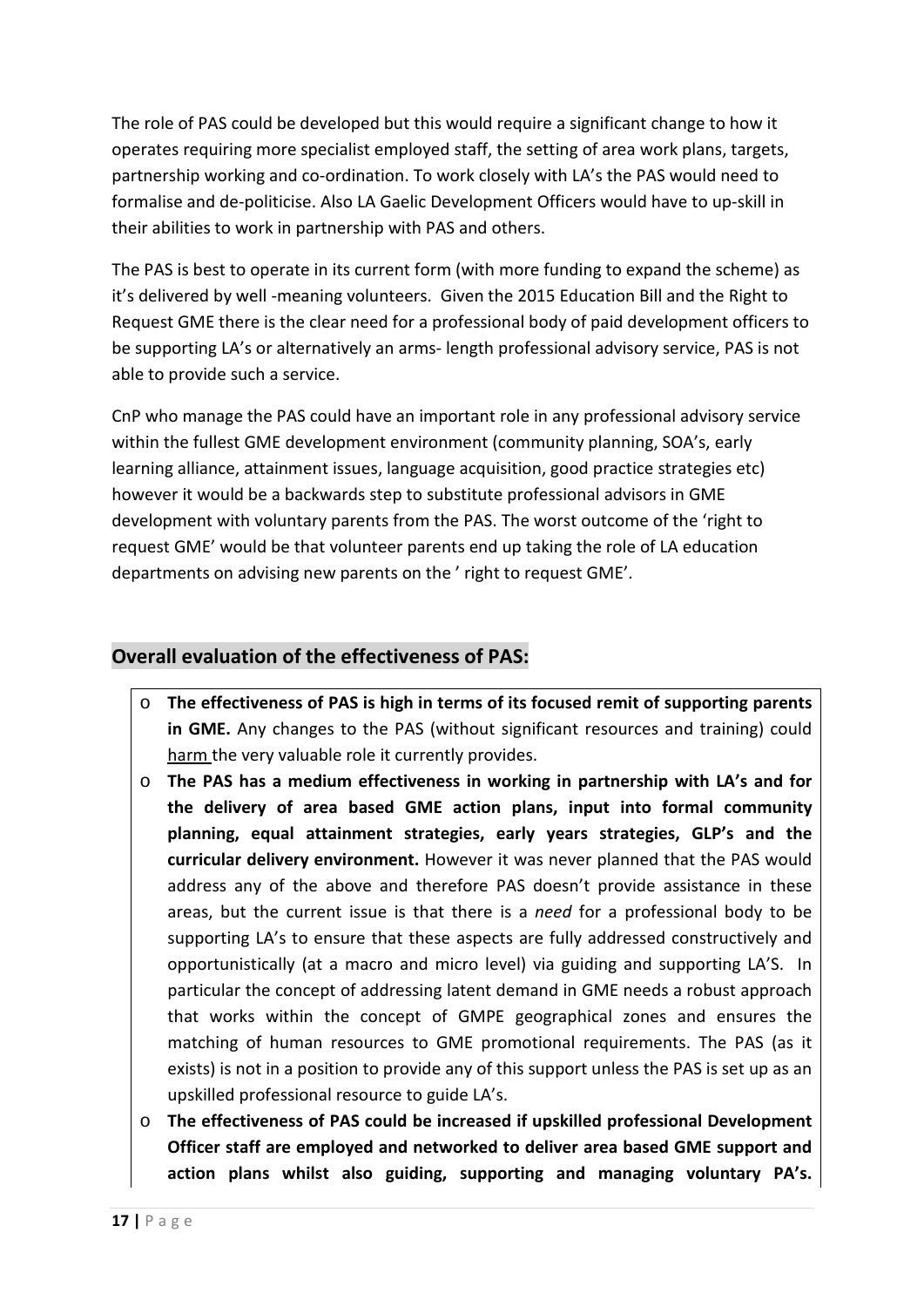However managing voluntary PA's is risky and unpredictable because they are volunteers who aren't held account to GME targets and any action plan delivery and some may resist.

- o **Development Officers would have the knowledge and skills to optimise GME profile and delivery but its unsure if all PA's would want to operate in a more formal strategy led environment.** However there are plenty examples where volunteers are managed constructively including many NGO's, the Citizens Advice Bureau and Care in the Community. If the PAS is Development Officer led then PA's would need to accept job descriptions with specific tasks and targets and an agreed code of conduct. Also volunteer PA's could be recruited from the wider local community via a local recruitment process that defined both 'essential' and 'desirable' criteria for the PA role. The PA's who'd want to continue only to work with parents on a one to one basis could do so (as this is the original and most vital role that PA's play).
- o **Given that the Development Officers would have a professional overview of plans, actions and opportunities then they would be able to define the volunteer support needs for a particular location.** This could mean that the role of the PAS be extended out with only parent to parent communications to address wider Gaelic planning issues around the strategic priorities in the BnaG National Gaelic Language Plan 2012-17 and Education Strategy 2012-16 (which are intertwined with GME development locally) plus the new GMPE assessment areas defined by LA's via the 2015 Education Act. PA's could even support various aspects of GLE marketing to schools who are unfamiliar and under confident about GLE.
- o **If the PAS cannot change its remit to help deliver various strategic objectives and GME 'gap' issues then it is best to continue with the 'needed' role it delivers very effectively within informal parental support and GME promotion.** In summary the alternative is that the PAS develops its remit to advance Gaelic growth in and out with GME areas and optimises LA delivery.

## **2.2 Remit**

In essence the PAS has a *clear positioning* in its own right to be proud of which is 'supporting parents', beyond this, without significantly re-addressing the role of the PAS it is best to continue as it is.

The table below analyses the sorts of areas of activity that would usefully expand the outputs of the PAS but most changes are not recommended until there is a decision on the potential of the PAS and the flexibility of PA volunteers.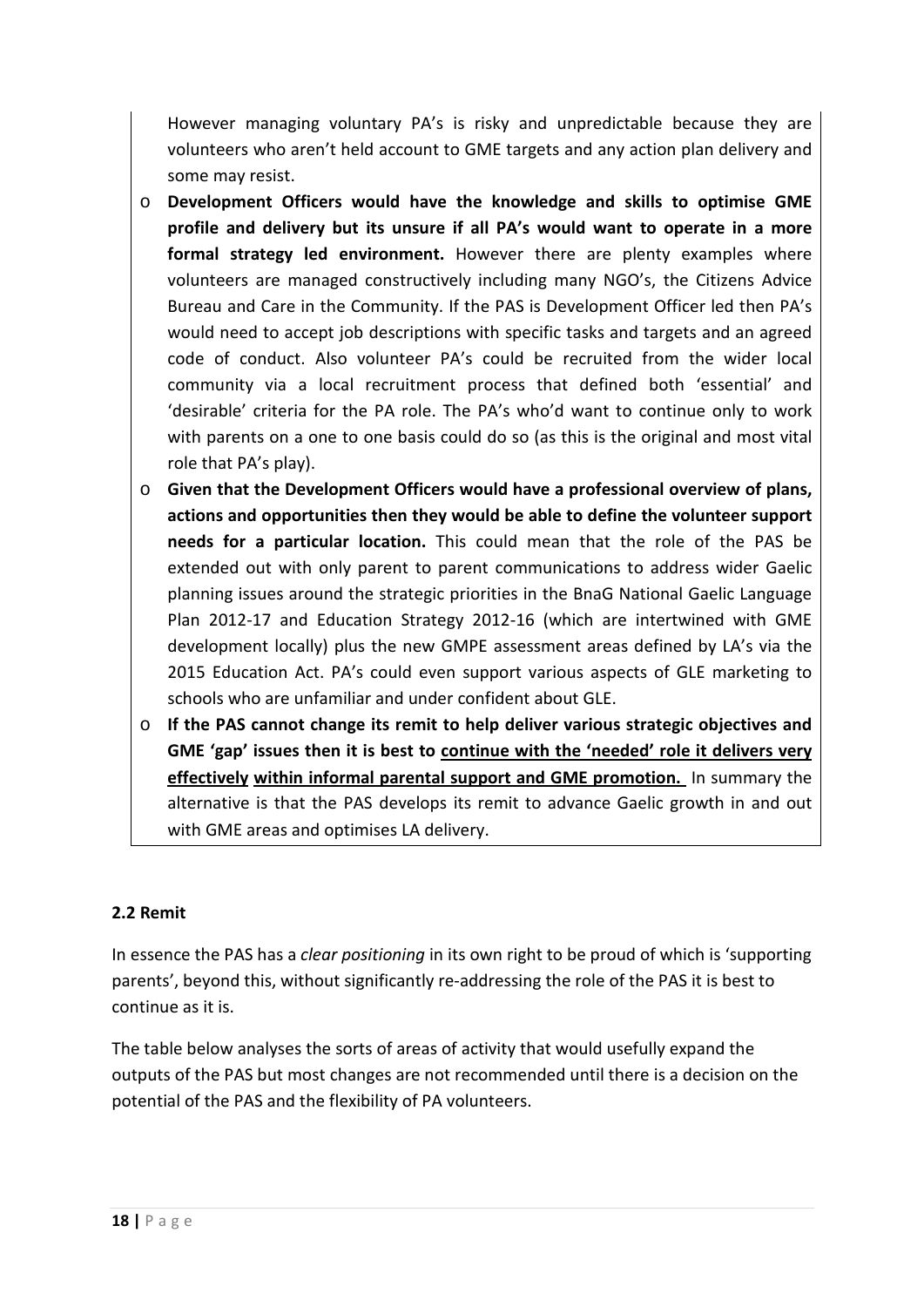#### Analysis Table

| <b>PAS Development Action</b>                                                                                                      | <b>PROS</b>                                                                                                                                                                                             | <b>CONS</b>                                                                                                                                                                                                                                                                                                | Recommended (yes/no) |
|------------------------------------------------------------------------------------------------------------------------------------|---------------------------------------------------------------------------------------------------------------------------------------------------------------------------------------------------------|------------------------------------------------------------------------------------------------------------------------------------------------------------------------------------------------------------------------------------------------------------------------------------------------------------|----------------------|
|                                                                                                                                    |                                                                                                                                                                                                         |                                                                                                                                                                                                                                                                                                            |                      |
| PAS to work within<br>strategic plans for the<br>local area (led by CNP<br>Development Officer<br>knowledge)                       | This is a positive step<br>which would mean that<br>PA's would be recruited in<br>areas where they are most<br>needed and work within<br>co-ordinated plans around<br>0-3 and 3-5 yrs GME<br>promotion. | As PAS was never set up to<br>promote Gaelic out with areas<br>of GME provision then it's not<br>likely that existing PA's would<br>expect to take on any<br>additional activities around<br>SOA's and community<br>language planning or anything<br>outwith their GME school,<br>nursery and croilleagan. | No                   |
| PAS to set minimal<br>marketing efforts for local<br>areas                                                                         | It would be satisfying for<br>PA's to see tangible return<br>for their efforts.                                                                                                                         | The PAS project has always<br>been informal and unpaid<br>PA's are unlikely to be<br>responsive to personal target<br>setting.                                                                                                                                                                             | <b>No</b>            |
| CNP to re-define job<br>descriptions for the PAS<br>scheme against the<br>current National GME<br>operating landscape.             | It would be good to<br>remind PA's of their<br>successful role and include<br>the ways that PA's can<br>increase their value within<br>Gaelic promotion                                                 | Some PA's may want to go on<br>only as they are.                                                                                                                                                                                                                                                           | Yes                  |
| CNP provide funding to<br>up-skill existing PA's to<br>work closely to boost,<br>support and further 0-3<br>year olds initiatives. | This move would tie in to<br>BnaG policy for 0-3 year<br>engagement.                                                                                                                                    | Not all PA's are at ease with<br>this age group but some are.                                                                                                                                                                                                                                              | Yes                  |

The possible additions that are recommended to the PAS remit and key activities to achieve higher GME gain are as follows:

-PA's to be briefed on the full Gaelic language and community planning environment and where they fit within it in terms of furthering local GME aims. This also needs to cover the delivery of 0-3 year support, partnership working approaches with NHS and Book Bugs, LA's, BnaG and Gaelic learning journeys.

-PA's to work in a co-ordinated and complimentary way with LA's (there are good examples of this in Highland Region, the Western Isles and Skye) to support Gaelic but to keep their main focus on one to one support for parents.

-PA recruitment to be 'needs' led or be prioritised where there is higher need for Gaelic awareness and promotion as well as ongoing parental support.

-PA's to be provided updated training on where to sign-post parents to GME information and Gaelic learning -as currently parents enter a cluttered information environment and would prefer a one-stop shop.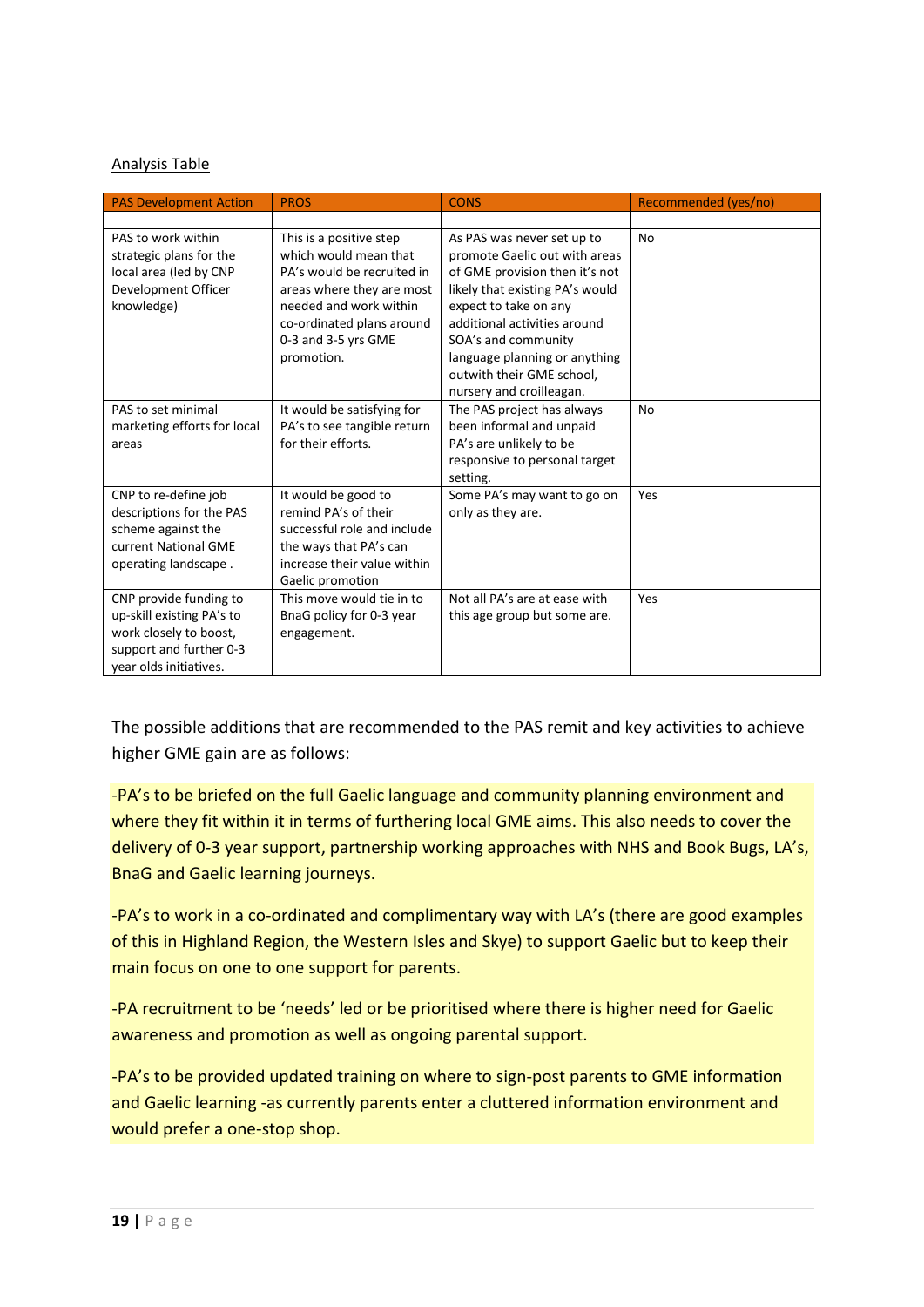- PA's to get training on delivering best practice to parents about sharing Gaelic learning in the home.

-PA's to be given more training in working operationally with 0-3years parents to gain early interest in Gaelic.

-CNP to consider the potential role of PA's out with GME areas to support GME promotion and GLE.

#### Analysis Table

| <b>PAS Development Action</b>                                                                                                      | <b>PROS</b>                                                                                                                                                                                                                                                                                      | <b>CONS</b>                                                                                                                                                                                                                                                                                                | Recommended (yes/no) |
|------------------------------------------------------------------------------------------------------------------------------------|--------------------------------------------------------------------------------------------------------------------------------------------------------------------------------------------------------------------------------------------------------------------------------------------------|------------------------------------------------------------------------------------------------------------------------------------------------------------------------------------------------------------------------------------------------------------------------------------------------------------|----------------------|
|                                                                                                                                    |                                                                                                                                                                                                                                                                                                  |                                                                                                                                                                                                                                                                                                            |                      |
| PAS to work within<br>strategic plans for the<br>local area (led by CNP<br>Development Officer<br>knowledge)                       | This is a positive step<br>which would mean that<br>PA's would be recruited in<br>areas where they are most<br>needed and work within<br>co-ordinated plans around<br>0-3 and 3-5 yrs GME<br>promotion.                                                                                          | As PAS was never set up to<br>promote Gaelic out with areas<br>of GME provision then it's not<br>likely that existing PA's would<br>expect to take on any<br>additional activities around<br>SOA's and community<br>language planning or anything<br>out with their GME school,<br>nursery and cròileagain | <b>No</b>            |
| PAS to set minimal<br>marketing targets for local<br>areas                                                                         | It would be satisfying for<br>PA's to see tangible return<br>for their efforts.                                                                                                                                                                                                                  | The PAS project has always<br>been informal and unpaid<br>PA's are unlikely to be<br>responsive to personal target<br>setting.                                                                                                                                                                             | <b>No</b>            |
| CNP to re-define job<br>descriptions for the PAS<br>scheme against the<br>current National GME<br>operating landscape.             | It would be good to<br>remind PA's of their role<br>and include the ways that<br>PA's can increase their<br>value within Gaelic<br>promotion                                                                                                                                                     | Some PA's may want to go on<br>as they are, operating in an<br>informal way.                                                                                                                                                                                                                               | Yes                  |
| CNP provide funding to<br>up-skill existing PA's to<br>work closely to boost,<br>support and further 0-3<br>year olds initiatives. | This move would tie in to<br>BnaG policy for 0-3 year<br>engagement. It would be<br>good to capture the full<br>potential of some PA's<br>who could have the skills<br>to undertake<br>presentations to new<br>parents via NHS anti-natal<br>touch points and activate<br>baby & toddler groups. | Not all PA's are at ease with<br>this age group but some are.                                                                                                                                                                                                                                              | Yes                  |

## **2.3 Management**

The PAS is managed by CNP and should continue to be. If the PAS remit is to stay the same then there's little point in changing the effective (under-resourced) management by CNP already in place. Having two more CNP Development Officers to support PA's and under take additional GME promotion work would be worthwhile but most important is the need for a Training and Communications officer, to support PA's and give good practice guidance to LA's. It's worth remembering that CNP can be perceived as a lobbying organisation by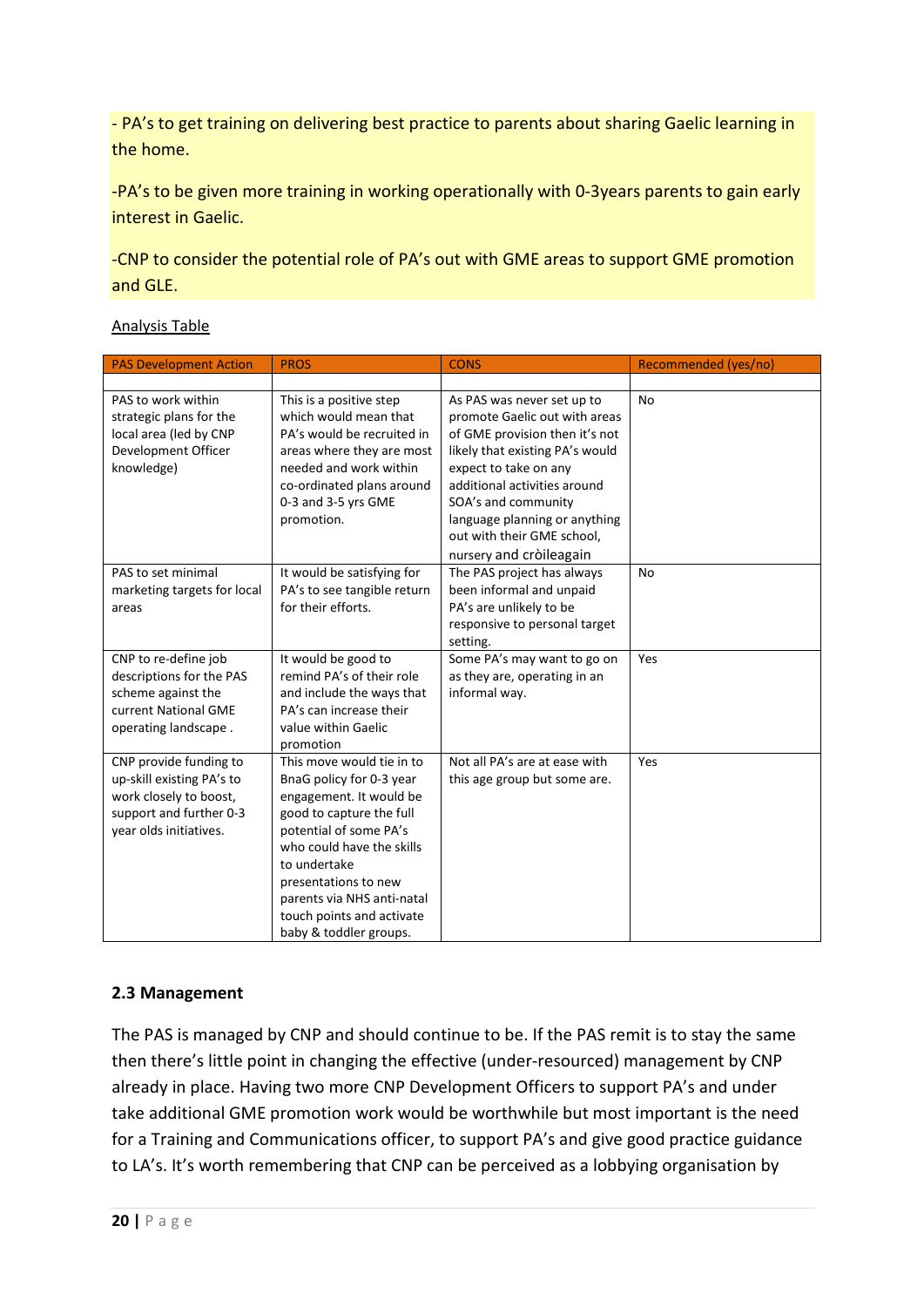LA's so any CNP officers may be better fronted by CNG in terms of identity but sit within CNP.

## **2.4 Structure**

The PA structure should stay the same with CNP managing the PAS programme with a new Training and Communications Officer post to increase the skills and knowledge of PA's.

#### **2.5 Resources and Costs**

A new Training and Communications Officer post to increase the skills and knowledge of PA's. The post including NI, office, travel and all costs would be approximately £50,000.

The appointment of two Development Officers within CNP but fronted as CNG would be ideal but this is a discussion *well out with the brief of this study.* 

Other resources to support or expand the PA activity remit would involve: **Spend Allocation** 

| spena                                             | Allocation                                       |
|---------------------------------------------------|--------------------------------------------------|
| PA communications resources for local GME         | £500 expenses per PA area, 32 No (£16k)          |
| marketing, distributed via agreed priorities by   | This figure takes no account of paying PA's. Any |
| CNP Training and Communications Officer. New      | payment of PA's needs budgeted elsewhere.        |
| priorities would need to go beyond only           |                                                  |
| supporting parents with children already in GME   |                                                  |
| (see scope and remit section)                     |                                                  |
| CNP Training and Communications Officer post      | £50k                                             |
| <b>Budget for CNP Training and Communications</b> | £30k                                             |
| Officer: venues, events, communications           |                                                  |
| templates & design, printing flyers, posters etc  |                                                  |
| <b>TOTAL</b>                                      | £96k                                             |

\*A National GME/ bilingual marketing resource (based on a BnaG GME/bilingual marketing tool-kit deliverables) costing £70K+ is not included above.

## **2.6 Operating partnership working with;**

#### **2.6.1 Schools**

Without any change in remit the PAS would continue to work as it already does. However a one-stop shop approach to Gaelic learning has been recommended which means that PA's need to put more time into supporting the parental journey through Gaelic learning with appropriate sign-posting to the best opportunities available at the parents stage of engagement. Sharing Gaelic learning is a strong need at the early P1 stages to increase selfconfidence about speaking Gaelic and to support speaking in the home. Free family learning days were strongly supported via the GME parents' survey.

#### **2.6.2 LA's**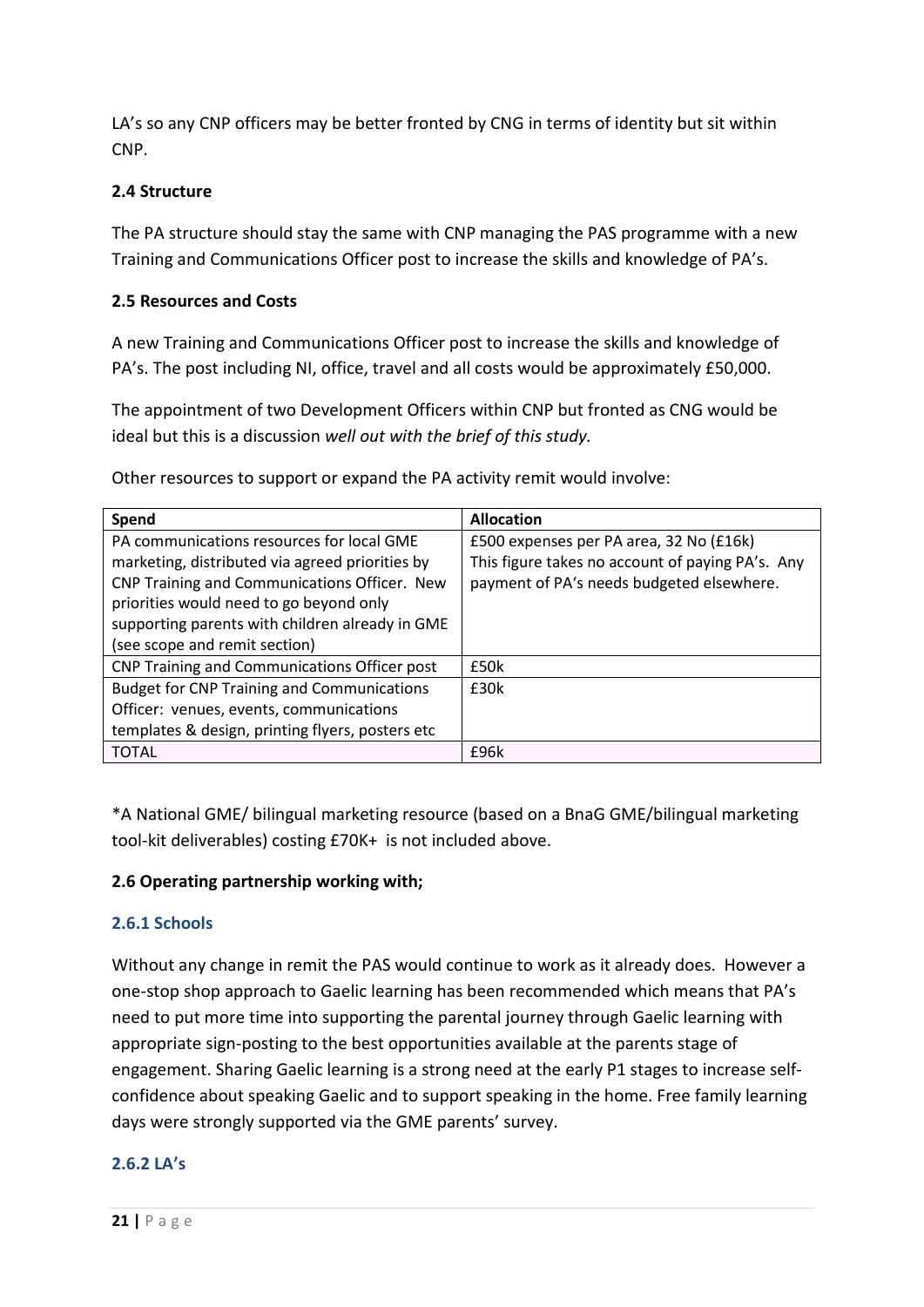Without the development in remit PA's will continue to be on the periphery of LA acknowledgement. If the PA's remit is increased to include closer working through running joint events and delivering area action plans then better working for better outcomes is achievable. Even activities like distributing GME and bilingualism leaflets, supporting community Gaelic language planning meetings and providing a follow-up information sources are all very useful to LA's.

## **2.6.3 Gaelic organisations**

PA's should optimise useful linkages with external Gaelic organisations. The interaction with Gaelic organisations can be complimentary particularly for PA promotion of the ranging Gaelic learning opportunities on offer plus running complimentary events and informing parents about new educational opportunities.

## **2.6.4 National initiatives**

National initiatives are relevant to PA'S in cases where they assist PA's to deliver their remit. As already discussed community planning, SOA's and issues around curriculum and attainment are not relevant for voluntary PA'S in their current remit but inspiring learning and recreation opportunities are relevant.

## **2.6.5 Gaelic language plans**

PA's should be aware of their LA's GLP and should use the content of their local GLP to deliver their aims and keep LA's to account (in a positive way).

## **2.6.6 Iomairtean Gaidhlig**

PA's are not insured to run events but they are in an excellent position to promote all event opportunities offered in conjunction with Iomairtean Gaidhlig. Where they show willing then PA's can help profile, develop and seek funding for events. Again it needs to be reiterated that PA's are only volunteers with time constraints being their biggest constraint (as reported from the PA survey).

## **Section 3**

# **How is it best to inform families of the advantages of Gaelic Medium Education and to increase the use of Gaelic in the home?**

As required from the study brief this section covers best practice for providing information to parents on the advantages of GME and the use of Gaelic in the home. Also how best to support parent Gaelic learning and how best to inform LA's and schools on GME. Therefore this section is in three related parts.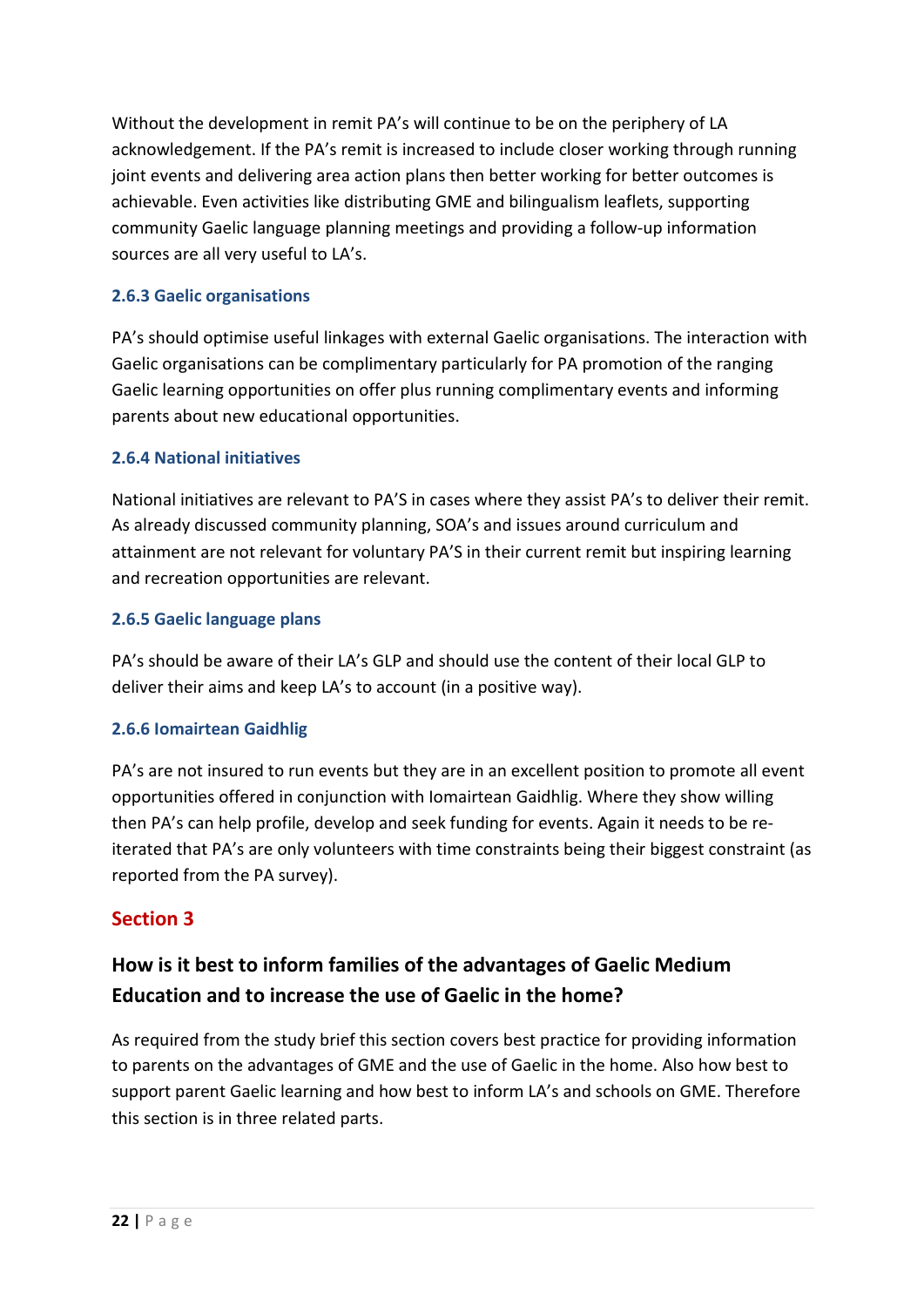# **PART 1 Recommendations for best practice in providing parents with information on the advantages of GME**

The recommendations in descending order (based on survey results) are as follows:

| Method of information provision                         | Impact of method (highest<br>at top to lowest at bottom) |  |  |
|---------------------------------------------------------|----------------------------------------------------------|--|--|
| Via word of mouth and social media (PA's support        |                                                          |  |  |
| this)                                                   |                                                          |  |  |
| Council websites (where GME is presented at the         |                                                          |  |  |
| forefront right beside parents priority fact finding    |                                                          |  |  |
| data on catchments and enrolment information)           |                                                          |  |  |
| Croileagain sessions (this highlights the importance of |                                                          |  |  |
| early active engagement with families)                  |                                                          |  |  |
| Gaelic nursery sessions                                 |                                                          |  |  |
| A leaflet/flyer about GME                               |                                                          |  |  |
| Information from various websites                       |                                                          |  |  |
| <b>GME</b> stand at a local event                       |                                                          |  |  |
| A chat with a parental advisor                          |                                                          |  |  |
| A Gaelic open day                                       |                                                          |  |  |
| GME promotion information through the child's           |                                                          |  |  |
| nursery                                                 |                                                          |  |  |
| A poster about GME                                      |                                                          |  |  |

\*Note that previously Book Bugs has featured as a major early influencer amongst the toddler age (0-3yrs) both in Highland Region and East Dunbartonshire where the Gaelic Book Bugs scheme is active. The Book Bugs scheme is not active in Edinburgh where the research was undertaken.

\*The GME poster campaign that was ran on trains in Glasgow was a very successful strategy at the time but now that Glasgow GME demand outstrips supply the need to prioritise communications spend elsewhere is required.

The table above reflects the most common ways that parents are finding out about GME in Edinburgh but does not represent the experiences of parents elsewhere. Even bearing in mind that all areas will have different approaches to how GME is promoted it is clear from the table that it is the 'proactive' and not the 'passive' experience and exposure to GME that has got the attention of parents.

Other desk and interview research during this study has led to a closer analysis of particular marketing initiatives that could show effectiveness within Scotland's existing GME promotion challenges:

- **A** is an example of effectiveness (as also cited as good practice via the Comparison of Support for Parents in Schools where Learning is through a Minority language report).

-**B** is an example reflecting marketing theory.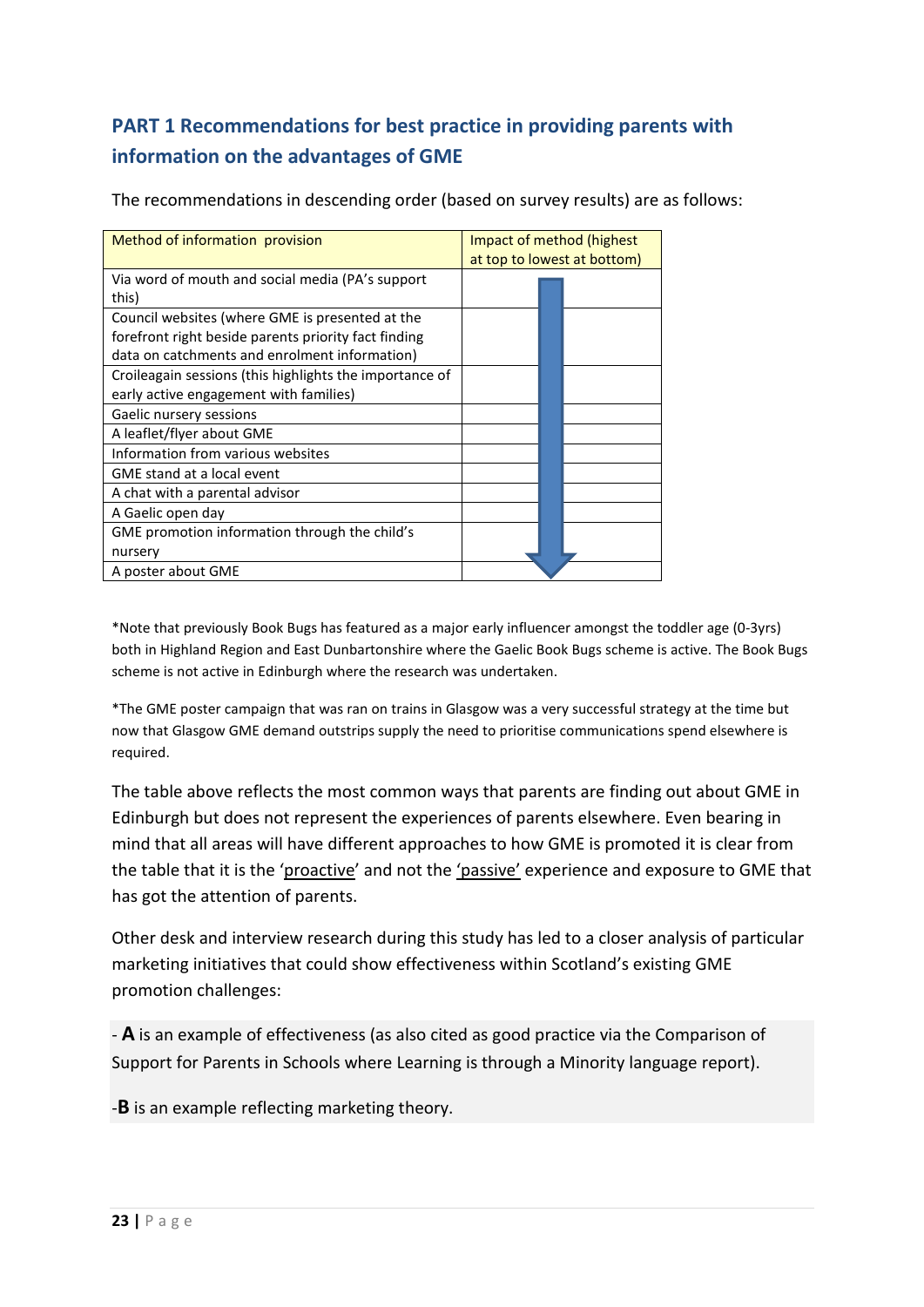## **A. TWF Wales**

TWF (two languages from day 1) is a long term government initiative that ensures that the Welsh language is promoted to parents before, during and after their babies are born- right up to primary school age. This is a very full, strategic and pro-active path-way where all activities operate along the timeline of the babies' growth to primary age. The scheme strongly optimises every opportunity to promote Welsh from the cradle, supporting parents every step of the way.

Due to the robust set-up of TWF there's no need to lobby LA's to be more pro-active about Welsh promotion because TWF are already properly funded to get on with education and influencing, are fully accepted and are properly imbedded within the government health sector, family information service and the education sector.

A summary of the key outputs and working of TWF are:

1. 24 Field officers employed in each of 24 regional areas/ 2 National Support Officers/ 3 Admin/ Head officer/ Marketing officer. Total of 31 staff employed.

2. Full partnership working with fun days and links to many other welsh language initiatives within the Welsh pre-school and childcare sector.

3. TWF is imbedded in education strategies and policies at National and Local level.

4. TWF apply tried and tested approaches to building confidence in parental language learning by re-assuring new parents that babies won't think their language skills are stupid. Parents teach their children nursery rhymes and key words during bath and story time.

5. Relationships with new parents are built before the baby is born via;

-TWF branded NHS baby notes folder- bilingual messages and TWF contact information on front of folder.

- Branded scan card to hold 20 week baby scan photo that then gets shown off everywhere and high exposure is achieved.

-A TWF bounty pack is given to all new born babies in hospital just after birth.

6. Anti-natal clinics share info with new parents on bilingualism.

-The TWF get spots in parents' classes, 10-30 min sessions.

-The local midwife hands out the 8 good reasons for bilingualism leaflet during the first 4 weeks of the babies' life.

-National week presenters- singing story sessions

- EWF offer baby massage through the medium of Welsh.

7. A unique facebook page for all 24 areas has proven very successful (every area where there is a Development Officer). Sharing content nationally and drip feeding's been successful through facebook.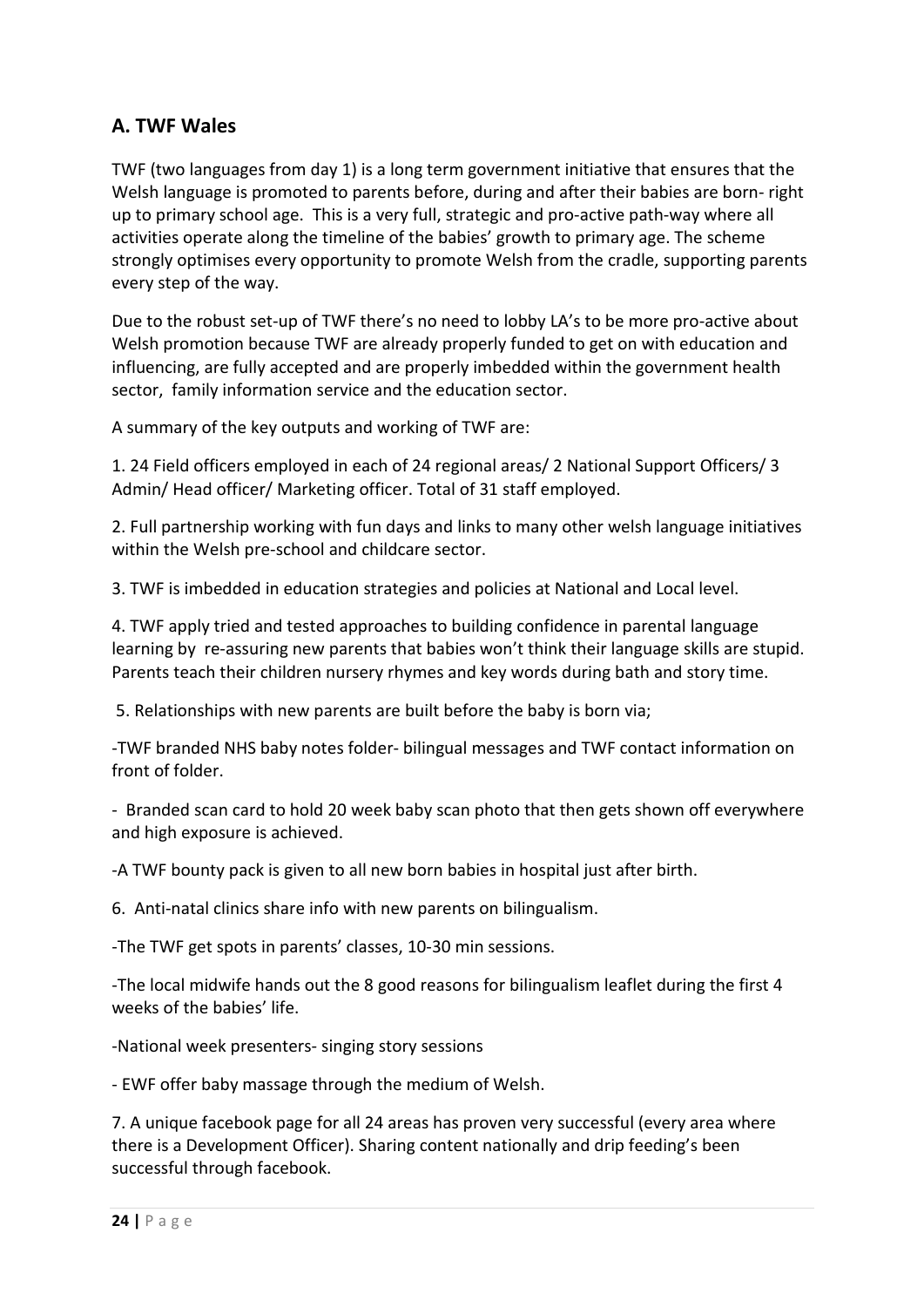8 . TWF provide an advice newsletter from local Health visitors plus TWF CD of Welsh nursery rhymes and phrases for babies, or from local TWF Field Officer.

9. At the pre-nursery stage parental support groups are set up from about 6 months old onwards, the TWF then stays on the parents' journey through bilingualism until the start of primary school.

10. Popular language learning modes amongst parents have proven to be : apps, welsh electronic story books, welsh pre-school groups, the welsh TV channel and access to reading books.

## **Summary of Strengths:**

-Engagement approach for both child and parent.

-Provides for correct parental needs at correct point within a child's development timeline.

-Ongoing support and encouragement from pregnancy to primary.

-National and local awareness raising and support targeted at new parents.

-Use of some sustainable minimal engagement and exposure systems via NHS agreement to incorporate TWF branded materials with key messages and website promotion plus facilitate talks and follow-up.

- The upskilling of existing Gaelic Development staff is possible to achieve partnership working with the NHS to mainstream Gaelic promotion within GLP areas (minimal) for 0-3 years families, and to deliver and imbed the Education Scotland Gaelic learning experiences within nurseries and primaries (via early years staff).

-Scottish Gaelic already has significant and transferable early learning resources and thus has the content and coherence to support Gaelic from 6 months onwards', it's only the human resources and tool-kits to support this process that are missing.

## **Summary of Weaknesses in relation to Scotland's situation:**

-The 24 Field officers are expensive and whilst affordable in Wales this may not be the case in Scotland.

# **B. A Scotland Wide approach to marketing GME through Bilingualism and direct experience of GME:**

The parental questionnaire showed that bilingualism is the top reason why parents send their children to GME in Edinburgh, this is also the case in Highland Council. Therefore it is sensible that promoting the key benefits of bilingualism is the most tangible way to promote the advantages of GME. However parents' feeling positive about bilingualism does not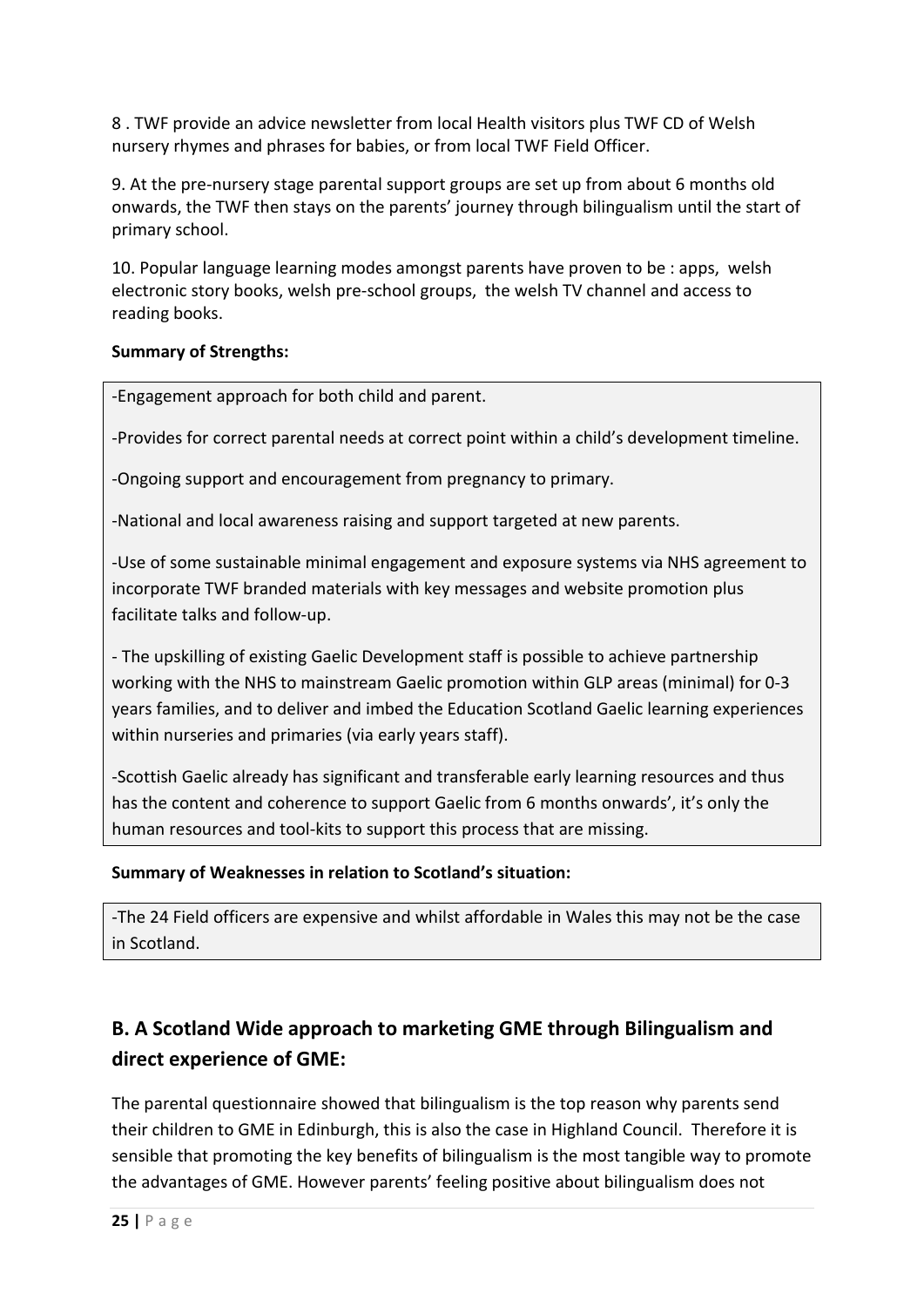assure that they will make a decision to progress it for their children. The parental journey and pathway needs to be fully considered and planned for.

Like most marketing campaigns there is a customer journey along the lines of **attention, interest, desire and action,** in the case of access to GME there are hurdles to get over. The simplistic path for parents is as follows:

**Attention:** Usage of push, pull and profile to engage with parents. A selection of communications' mediums' are relevant.

| Push:                            | Pull:                           | <b>Profile:</b>                 |
|----------------------------------|---------------------------------|---------------------------------|
| (marketing awareness via         | (engaging with parents and      | (building the profile of        |
| websites, leaflets, well planned | illustrating bilingualism       | bilingualism through PR,        |
| National poster campaigns,       | showing benefits through direct | endorsements, 1+2               |
| NHS buy-in to mainstreaming      | experience of parents via       | approaches, scientific proof of |
| hand-out of Gaelic branded       | childcare, cròileagain and      | learning benefits and making    |
| resources during anti-natal and  | nursery events)                 | parents aware of their right to |
| post-natal period,               |                                 | request GME)                    |
| bilingual/GME promotion          |                                 |                                 |
| materials at nursery enrolment,  |                                 |                                 |
| dedicated websites for early     |                                 |                                 |
| parent segment, training         |                                 |                                 |
| teachers on delivery of          |                                 |                                 |
| <b>Education Scotland Gaelic</b> |                                 |                                 |
| learning and play materials and  |                                 |                                 |
| ease of delivery for unconfident |                                 |                                 |
| teachers)                        |                                 |                                 |

**Interest:** This stage is about how parents are kept interested until pre-school decision making level, it is also the stage at which parents must be made aware of their rights to request GME.

| <b>Ongoing momentum: (ensuring</b> | <b>Access to opportunities: (</b> | <b>Re-assurance:</b> (this stage is |
|------------------------------------|-----------------------------------|-------------------------------------|
| activation of engagement and       | ensuring that parents get the     | about a professional re-            |
| ongoing engagement meaning         | chance to try out Book Bugs       | assuring a parent about both        |
| that a member of staff should      | and cròileagain even if it's out  | the advantages of GME and the       |
| be available to contact for        | with their LA area). This access  | quality of education being          |
| further information about          | is very important and supports    | offered).                           |
| bilingualism and GME). In non      | another reason for joint          |                                     |
| GME areas no PA is available to    | working and services sharing      |                                     |
| support the parent which is        | across LA's. The cròileagain      |                                     |
| why PA's are not in a position     | experience will be the            |                                     |
| to support GME growth out          | experiential touch point for      |                                     |
| with dedicated GME growth          | finding out more about GME        |                                     |
| areas.                             | and sharing conversations with    |                                     |
|                                    | others in the GMPE assessment     |                                     |
|                                    | area- and thoughts about          |                                     |
|                                    | making requests for GME.          |                                     |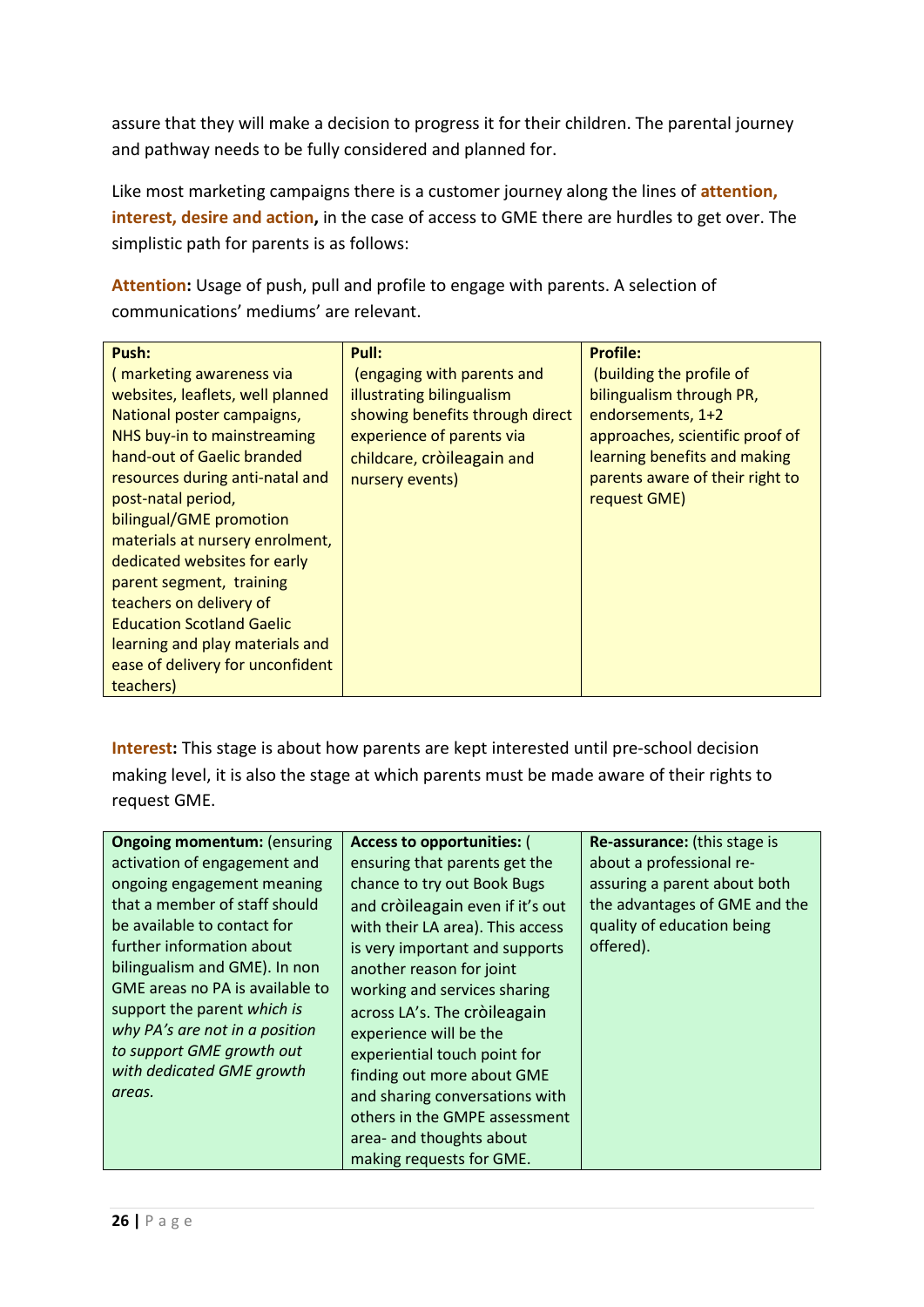**Desire:** This is where the parent is so motivated that they make a request to their LA for GME. However parents (by this point) are being helped by being made aware that four other families must also be requesting GME within their GMPE assessment area and *sharing of information between parents.* The sharing of information between parents underlines the importance of GME development and information officers within Councils, informal parental networks and clear 'right to request' publications prepared by BnaG and circulated by LA's.

**Action:** This is where a request for GME is submitted. It is hoped that this request will be successful because of the depth of planning and interactions between professionals and other parents that have been active over the 2-3 year parental decision making journey.

## **Summary of Strengths:**

-The approach uses the human resources that already exist but involves up-skilling existing LA officers to work with 0-3 years.

-The approach works on the premise that parents of all 0-5 year olds should have *one experience of direct exposure of bilingualism* and GME and that bilingual benefits evidence should be pro-actively made available.

-The approach uses public sector partnerships between LA's and NHS to imbed Gaelic promotion for babies and toddlers via the shared health and social care sector.

-The approach involves sharing services for direct experiences of bilingualism in terms of place, staffing and GMPE zones- thus almost *halving the costs of running toddler* GME groups.

-The approach has high tangibility with better *optimisation of normally fragmented and adhoc* efforts across localities.

## **Summary of Weaknesses in relation to Scotland's situation:**

-It is up to parents to make an informed decision but it shouldn't be the job of a LA Gaelic Support worker to continuously work on parents about the advantages of bilingualism. If National GME promotional information is provided cheaply (as a matter of course) through NHS interactions, nursery enrolment contact and school websites then reasonable message exposure is being provided to parents.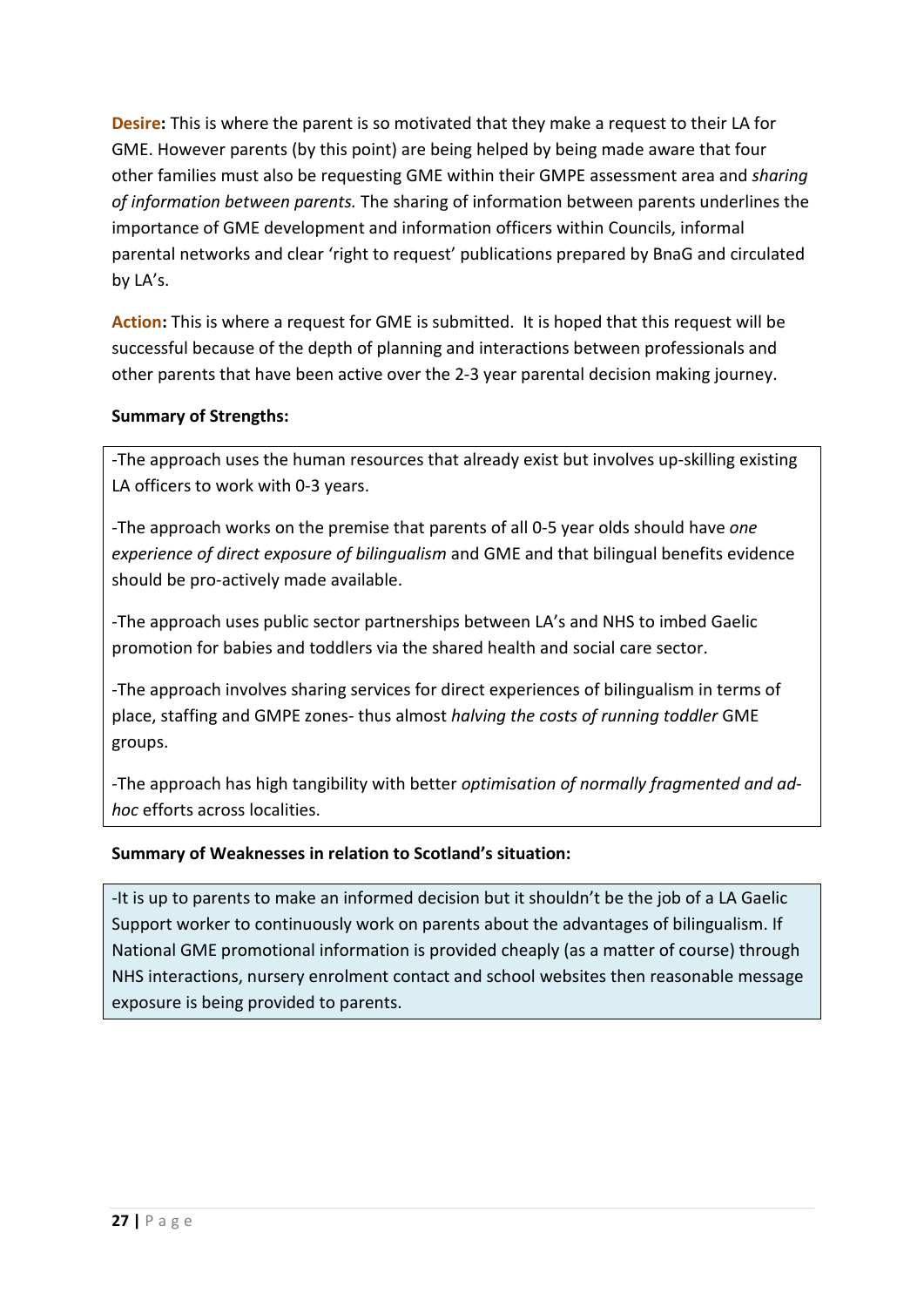# **PART 2 Recommendations on how best to support Gaelic learning for parents and to enhance their Gaelic skills**

How best to support Gaelic learning amongst parents was researched with GME parents' . The results were as follows:

- o 76% of the 86% of parents who did not speak Gaelic at the start of GME are now learning Gaelic or have been recently.
- o 41% have found combined methods of Gaelic learning most beneficial.
- o Usage of Gaelic websites [www.gaelic4parents.com](http://www.gaelic4parents.com/) and www.learn gaelic.net are very popular followed by learning options via BBC Alba and Gaelic courses offered locally and afar (via Summer courses)
- o 100% of parents felt that the full range of Gaelic learning methods' available are of a good quality.
- o 93% of parents have found a Gaelic learning method to suit their needs (within the 76% of parents who are learning Gaelic).
- o The practical and accessibility elements that parents most felt would aid their Gaelic learning were; local classes being run at convenient times, free weekend and family days, the chance for regular informal Gaelic conversation via the school ( as an interaction hub), one central point/place to find out about all Gaelic learning options via an exclusive web-page.

\*Further parent survey references are available on request from previous surveys we undertook in 2015 in Highland and East Dunbartonshire Councils'.

We can also draw upon the 'Comparison of Support for Parents in Schools where Learning is through a Minority language' report that suggests the following as important factors that motivate parental learning of minority languages;

- o Educating through minority languages have been most successful where parents have been equipped with the **expectation that they have to learn the minority language** (Gaelic) if their children are in immersion education (GME), this has strongly applied to Catalan in Spain.
- o Success is achieved where there is **graded provision of language learning opportunities that reflect the age point of the child within the life cycle of parenting**. For example there should be parental engagement approaches and language learning approaches sculpted to the needs and accessibility of the parents of 0-3 ages group, then 3-5 then 5 onwards. The needs of the 0-3 age group are well considered within TWF approaches.
- o The development of the minority language **ethos** is very important, this means full integration and use of the language, for example in Canada consumer food packages are in English and French, in Wales all signs (even for commercial business's) are bilingual.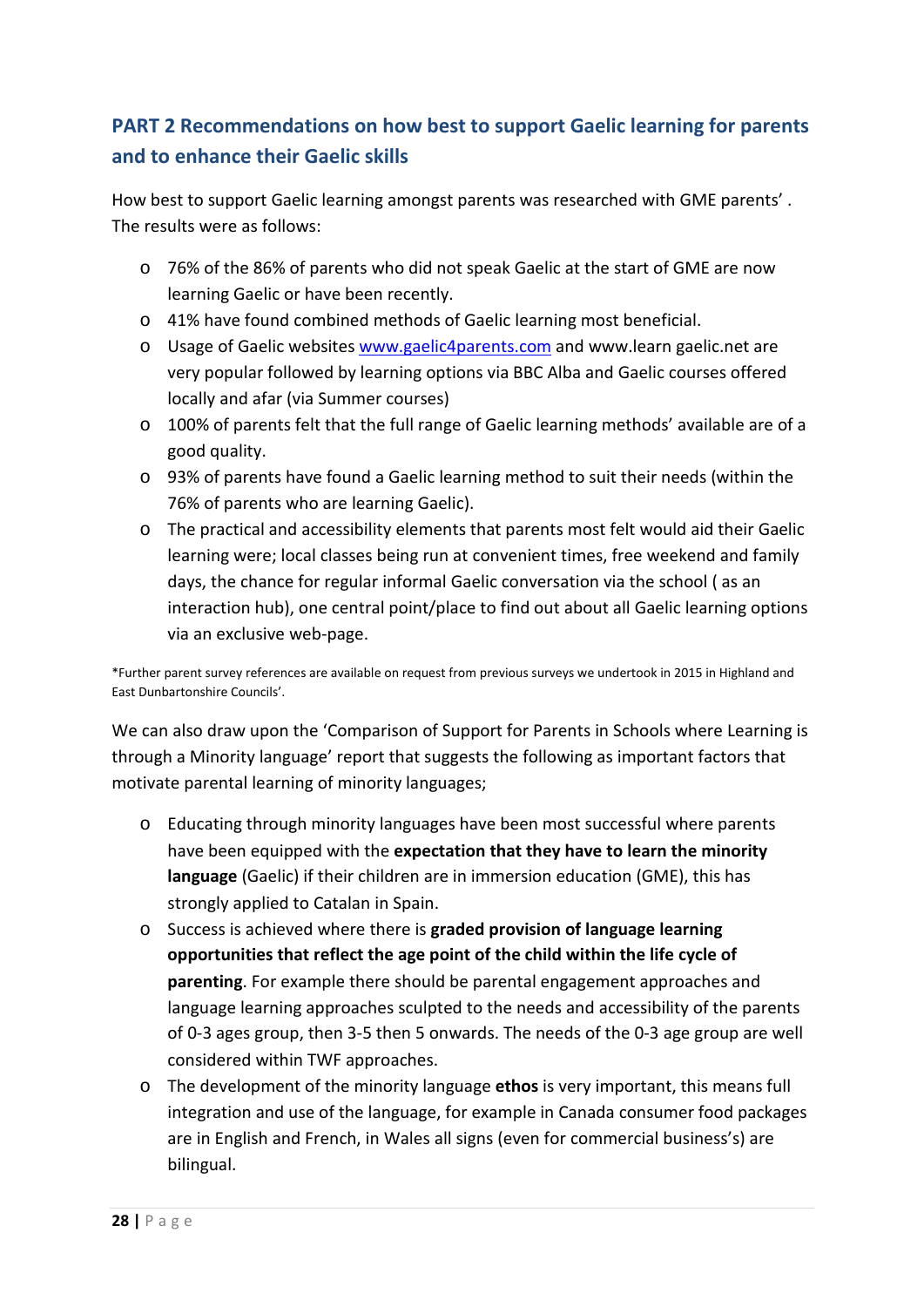o The school building as a **physical entity is an important place for minority language conversation** between parents and for PAS activities.

## **PART 3 Recommendations on how best to inform LA's and schools on GME.**

## **Building a Gaelic 'know how' in Local Authorities**

LA's are required by statute to fully deliver the requirements of the 2015 Education Bill, and are obliged to proceed with the GME considerations and guidance as stated. There are elements of support, advice and direction that could be offered to LA's via BnaG (as the initial contact point). The types of support are;

- Advice on bilingualism messaging, content, communications tools (web/flyers/articles/PR).
- Advice on offering one direct parent experience of GME via a nursery or toddler group.
- Advice on communicating bilingual opportunities through formal information contact points for parents including; leaflets at enrolment, embedding of GME messaging at forefront on priority information pages on LA schools information websites, parent newsletters.
- Strongly promoting any Gaelic support staff as contact points for parents.
- Provision of advice on possible GMPE catchment scenarios based on previous data.
- Advice on new data capture required to inform GMPE areas.

## **Building a Gaelic 'know how' in non GME schools**

The guidance on the Education Bill is likely to state that Local authorities must promote GME and GLE and provide support for pupils and teachers in Gaelic education. The impact of this is that non- GME schools will have to plan for the potential delivery of GLE in their school.

An underlying challenge amongst schools is that most primary teachers speak no Gaelic and have no knowledge of teaching Gaelic. However every primary school needs to potentially offer GLE. GLE training opportunities are being provided for teachers via Education Scotland resources being delivered by training providers. This package of training and associated classroom resources is enough to support teachers and pupils to deliver GLE as part of 1+2 languages and to fully prepare and deliver coherent language experiences.

The lead into the teacher training will be the LA's who will identify relative levels of demand for GLE access across their region. Initially the level of demand is unpredictable but it would seem wise for LA's to gather early data via an *on-line parent survey to ascertain levels of interest to have GLE run for their children in their school locality.* The results will direct which schools have highest demand and direct where GLE teacher training is required most.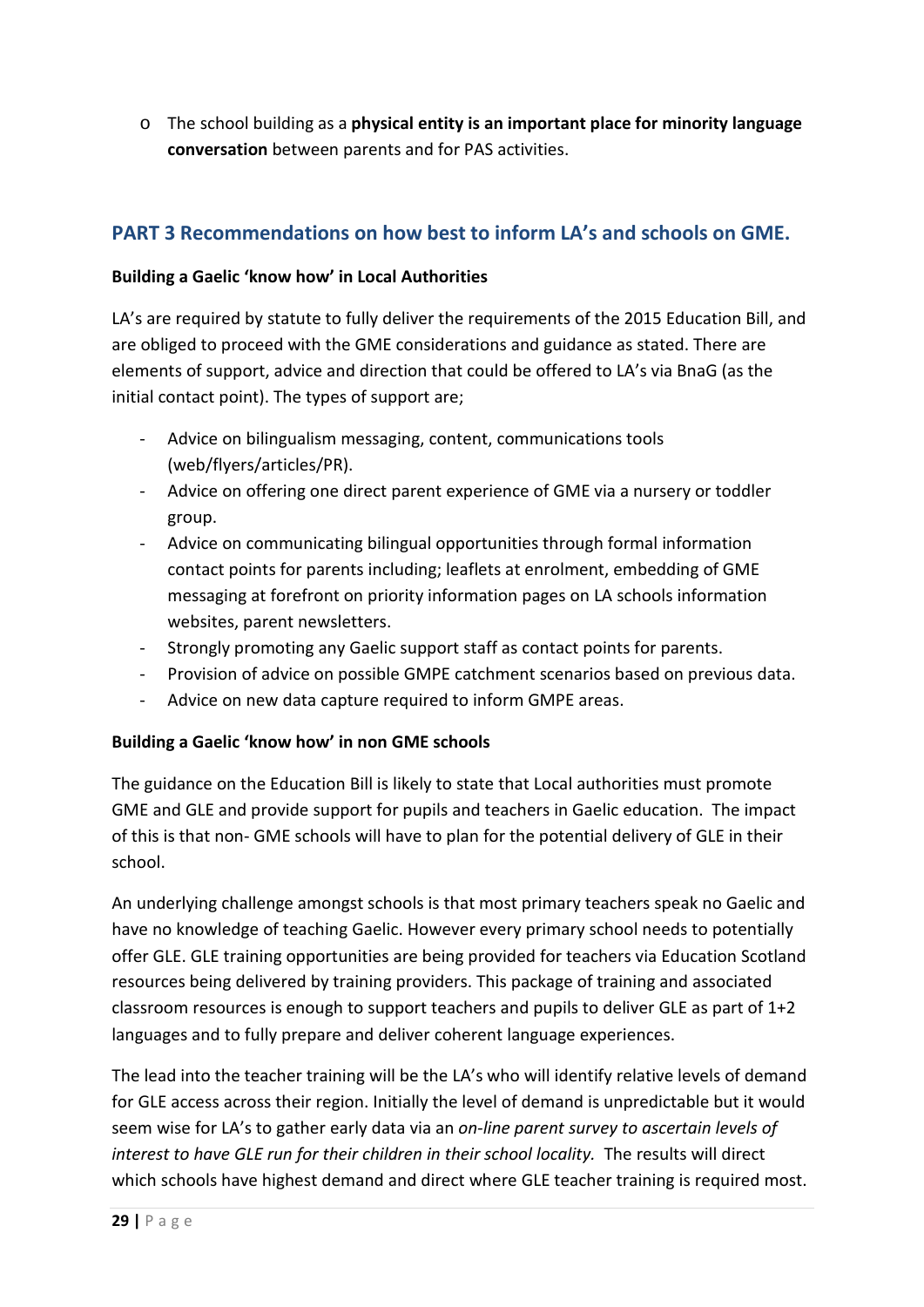Also the survey should be run in the interests of setting up GMPE geographical zones as the percentage of popularity measurement for Gaelic per school postcode can be coded and layered onto a GIS system, the GIS data will then identify clusters of highest GLE interest and suggest the areas where GME requests are more likely. It is important that this survey records the school that the pupil of the parent attends and not the parents' home postcode.

\*It would not be wise to request an interest for GLE through a Schools Parent Council as this could risk a head teacher saying 'no' to GLE without it being properly researched and considered.

There are other aspects to assist the mainstreaming of Gaelic learning in schools:

**Gaelic Ethos:** Using Gaelic for schools informal signage within the school building and classrooms highlighting the relevance of the language day to day. Where possible playing Gaelic music, learn Gaelic poetry and integrate Gaelic within Scottish history projects.

**Gaelic Culture**: Awareness raising amongst teachers, pupils and parents is achievable via annual Gaelic culture celebration weeks in schools just as is done with Robert Burns this would include all classes and not only GLE trained teachers. Nursery should also apply this.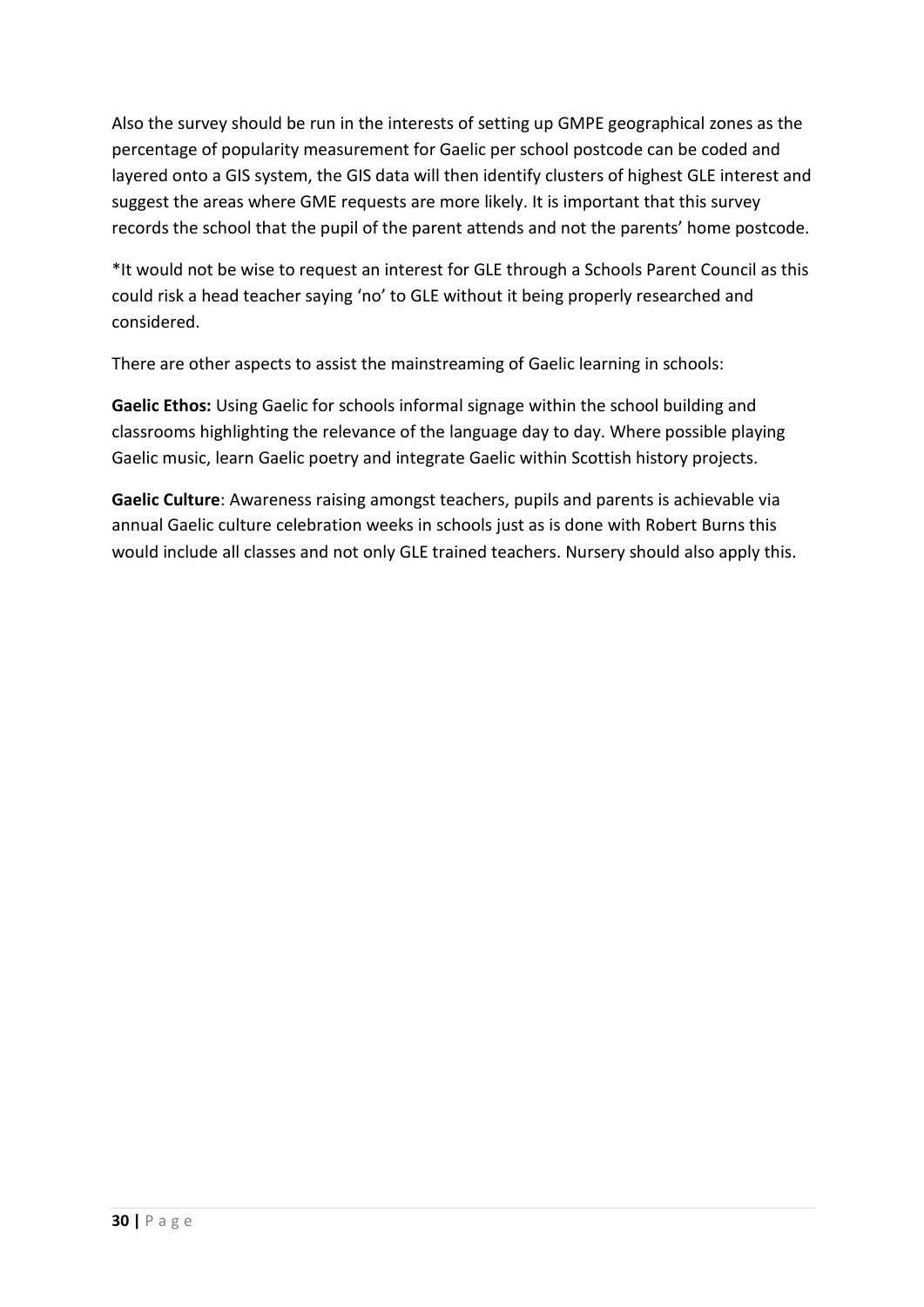## **Appendices** (separate file attachment)

**Appendix** 1 Parental Advisor on-line survey

**Appendix 2** Study SWOT and Interview list

**Appendix 3** Content of GME Parent self-completion questionnaire